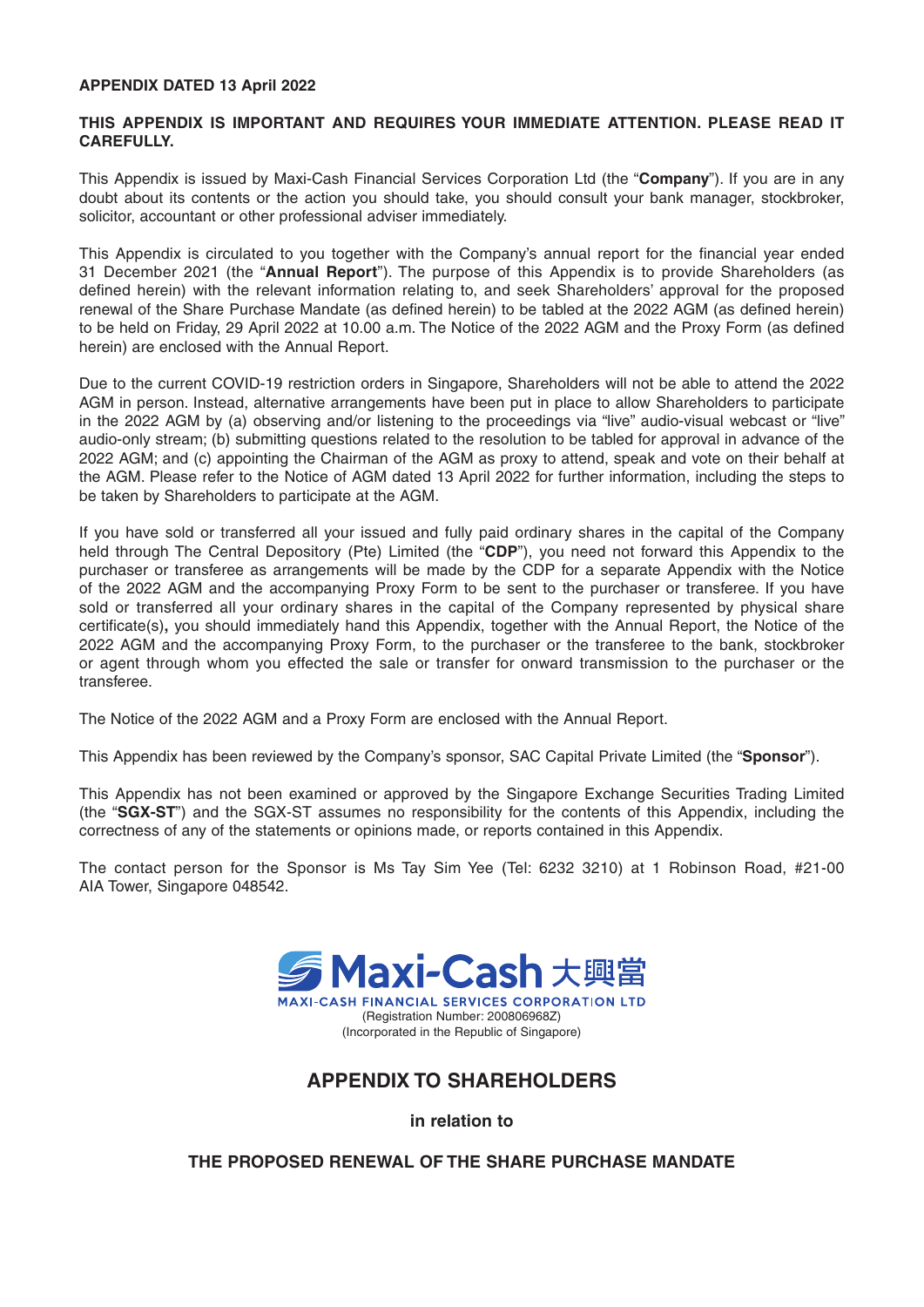# **CONTENTS**

|                  |                                                                         | Page          |  |
|------------------|-------------------------------------------------------------------------|---------------|--|
|                  |                                                                         | $\mathcal{S}$ |  |
|                  | <b>LETTER TO SHAREHOLDERS</b>                                           |               |  |
| 1.               |                                                                         | 8             |  |
| 2.               |                                                                         | 8             |  |
| 3 <sub>1</sub>   |                                                                         | 17            |  |
| 4.               |                                                                         | 17            |  |
| 5.               |                                                                         | 17            |  |
| 6.               |                                                                         | 18            |  |
| $\overline{7}$ . | <b>COMPLIANCE WITH GOVERNING LAWS, REGULATIONS AND THE CONSTITUTION</b> | 18            |  |
| 8.               |                                                                         | 18            |  |
|                  |                                                                         |               |  |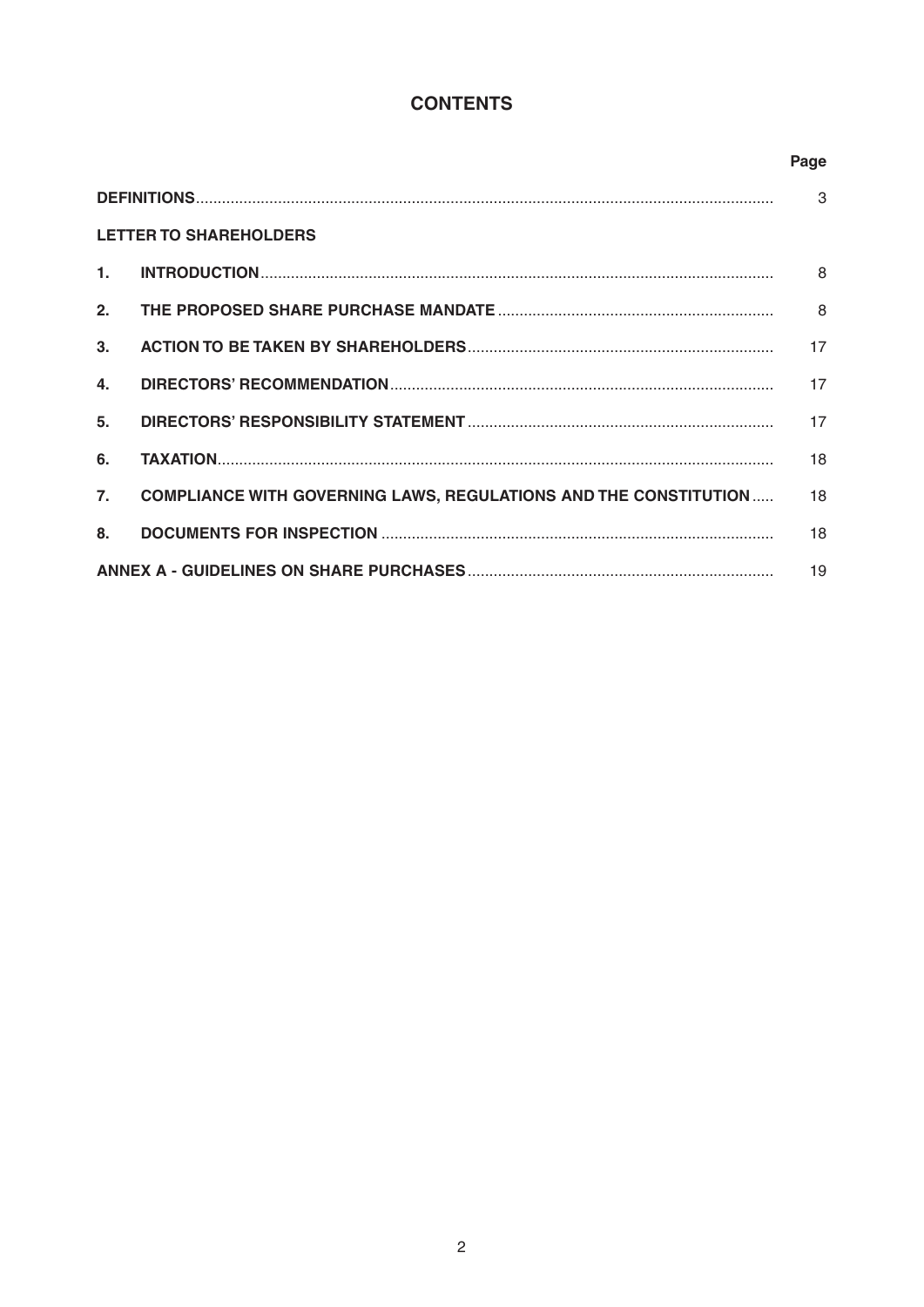# **DEFINITIONS**

For the purpose of this Appendix, the following definitions have, where appropriate, been used:

| "2021 AGM"           |    | The annual general meeting of the Company held on 30 April 2021                                                                                                                                                                                                                                                                                                              |  |  |  |  |
|----------------------|----|------------------------------------------------------------------------------------------------------------------------------------------------------------------------------------------------------------------------------------------------------------------------------------------------------------------------------------------------------------------------------|--|--|--|--|
| "2021 Mandate"       | ÷. | Has the same meaning as defined in paragraph 1 of the Appendix                                                                                                                                                                                                                                                                                                               |  |  |  |  |
| "2022 AGM"           | t. | The annual general meeting of the Company to be held on Friday,<br>29 April 2022 at 10.00 a.m. (or any adjournment thereof)                                                                                                                                                                                                                                                  |  |  |  |  |
| "ACRA"               |    | The Accounting and Corporate Regulatory Authority of Singapore                                                                                                                                                                                                                                                                                                               |  |  |  |  |
| "Act"                | t. | The Singapore Companies Act 1967, as amended, modified or<br>supplemented from time to time                                                                                                                                                                                                                                                                                  |  |  |  |  |
| "AGM"                | ÷. | The Annual General Meeting of the Company                                                                                                                                                                                                                                                                                                                                    |  |  |  |  |
| "Annual Report"      |    | The annual report of the Company for the financial year ended<br>31 December 2021                                                                                                                                                                                                                                                                                            |  |  |  |  |
| "Appendix"           | ÷. | This appendix dated 13 April 2022 to Shareholders issued by the<br>Company in relation to the proposed renewal of the Share Purchase<br>Mandate                                                                                                                                                                                                                              |  |  |  |  |
| "Associate"          | t, | in relation to any Director, Chief Executive Officer, Substantial<br>(a)<br>Shareholder or a Controlling Shareholder (being an individual)<br>means:                                                                                                                                                                                                                         |  |  |  |  |
|                      |    | (i)<br>his immediate family;                                                                                                                                                                                                                                                                                                                                                 |  |  |  |  |
|                      |    | the trustees of any trust of which he or his immediate<br>(ii)<br>family is a beneficiary or, in the case of a discretionary<br>trust, is a discretionary object; and                                                                                                                                                                                                        |  |  |  |  |
|                      |    | (iii)<br>any company in which he and his immediate family<br>together (directly or indirectly) have an interest of 30% or<br>more;                                                                                                                                                                                                                                           |  |  |  |  |
|                      |    | in relation to a Substantial Shareholder or a Controlling<br>(b)<br>Shareholder (being a company) means any other company<br>which is its Subsidiary or holding company or is a Subsidiary<br>of such holding company or one in the equity of which it and/<br>or such other company or companies taken together (directly or<br>indirectly) have an interest of 30% or more |  |  |  |  |
|                      |    | or such other definition as the Catalist Rules may from time to time<br>prescribe                                                                                                                                                                                                                                                                                            |  |  |  |  |
| "associated company" |    | A company in which at least twenty per cent (20%) but not more than<br>fifty per cent (50%) of its shares are held by the Company or the<br>Group and over which the Company has control                                                                                                                                                                                     |  |  |  |  |
| "Auditors"           |    | The auditors of the Company as appointed from time to time                                                                                                                                                                                                                                                                                                                   |  |  |  |  |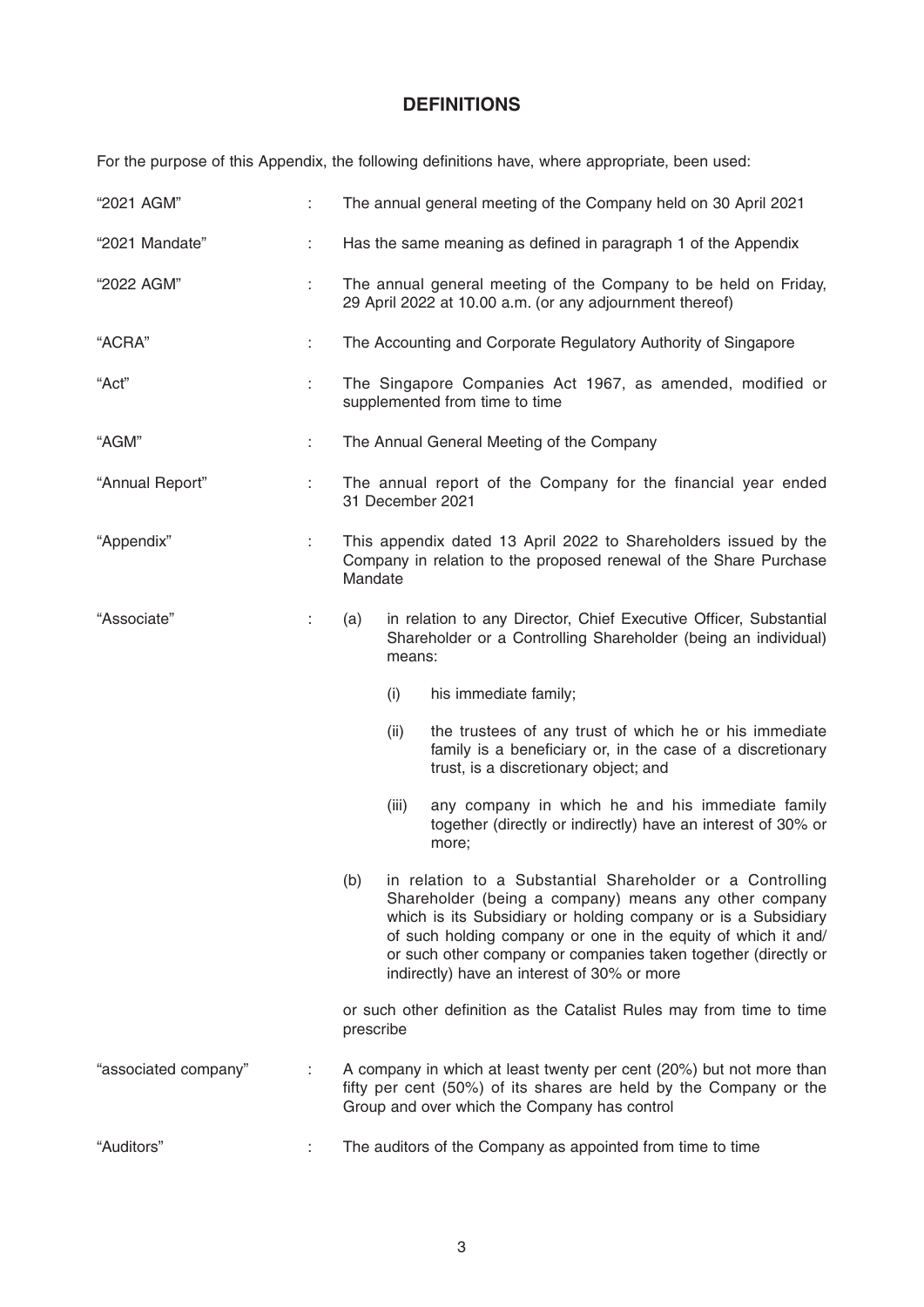| "Board"                   |    | The board of Directors of the Company as at the date of this<br>Appendix                                                                                                                                                                                                                                                                     |  |  |  |  |
|---------------------------|----|----------------------------------------------------------------------------------------------------------------------------------------------------------------------------------------------------------------------------------------------------------------------------------------------------------------------------------------------|--|--|--|--|
| "Catalist"                |    | The Catalist Board of the SGX-ST                                                                                                                                                                                                                                                                                                             |  |  |  |  |
| "Catalist Rules"          | ÷. | The SGX-ST Listing Manual Section B: Rules of Catalist, as<br>amended, modified or supplemented from time to time                                                                                                                                                                                                                            |  |  |  |  |
| "CDP"                     | ÷. | The Central Depository (Pte) Limited                                                                                                                                                                                                                                                                                                         |  |  |  |  |
| "Company"                 | ÷. | Maxi-Cash Financial Services Corporation Ltd, a company<br>incorporated in the Republic of Singapore                                                                                                                                                                                                                                         |  |  |  |  |
| "Constitution"            | ÷. | The constitution of the Company, as amended, modified or<br>supplemented from time to time                                                                                                                                                                                                                                                   |  |  |  |  |
| "control"                 | ÷. | The capacity to dominate decision-making, directly or indirectly, in<br>relation to the financial and operating policies of the Company                                                                                                                                                                                                      |  |  |  |  |
| "Controlling Shareholder" | ÷  | A person who:                                                                                                                                                                                                                                                                                                                                |  |  |  |  |
|                           |    | holds directly or indirectly 15% or more of the nominal<br>(a)<br>amount of all voting shares in the Company. The SGX-ST may<br>determine that a person who satisfies this paragraph is not a<br>controlling shareholder; or                                                                                                                 |  |  |  |  |
|                           |    | (b)<br>in fact exercises control over the Company,                                                                                                                                                                                                                                                                                           |  |  |  |  |
|                           |    | or such other definition as the Catalist Rules may from time to time<br>prescribe                                                                                                                                                                                                                                                            |  |  |  |  |
| "Council"                 | ÷  | The Securities Industry Council                                                                                                                                                                                                                                                                                                              |  |  |  |  |
| "Directors"               | ÷  | The directors of the Company (whether executive or non-executive)<br>as at the date of this Appendix                                                                                                                                                                                                                                         |  |  |  |  |
| "EPS"                     |    | Earnings per Share                                                                                                                                                                                                                                                                                                                           |  |  |  |  |
| "FY"                      |    | Financial year ended or ending, as the case may be, 31 December                                                                                                                                                                                                                                                                              |  |  |  |  |
| "Group"                   | ÷. | The Company and its Subsidiaries, collectively                                                                                                                                                                                                                                                                                               |  |  |  |  |
| "Latest Practicable Date" | ÷  | 15 March 2022, being the latest practicable date prior to the printing<br>of this Appendix                                                                                                                                                                                                                                                   |  |  |  |  |
| "Listing Manual"          |    | The Listing Manual of the SGX-ST, as amended, modified or<br>supplemented from time to time                                                                                                                                                                                                                                                  |  |  |  |  |
| "Market Day"              |    | A day on which the SGX-ST is open for trading of securities                                                                                                                                                                                                                                                                                  |  |  |  |  |
| "Market Purchases"        |    | Market acquisitions of Shares on the SGX-ST undertaken by the<br>Company during the Relevant Period in accordance with Section 76H<br>of the Act and, a "Market Purchase" shall be construed accordingly.<br>For the purposes of this definition, a market acquisition means a<br>purchase transacted on the SGX-ST through the ready market |  |  |  |  |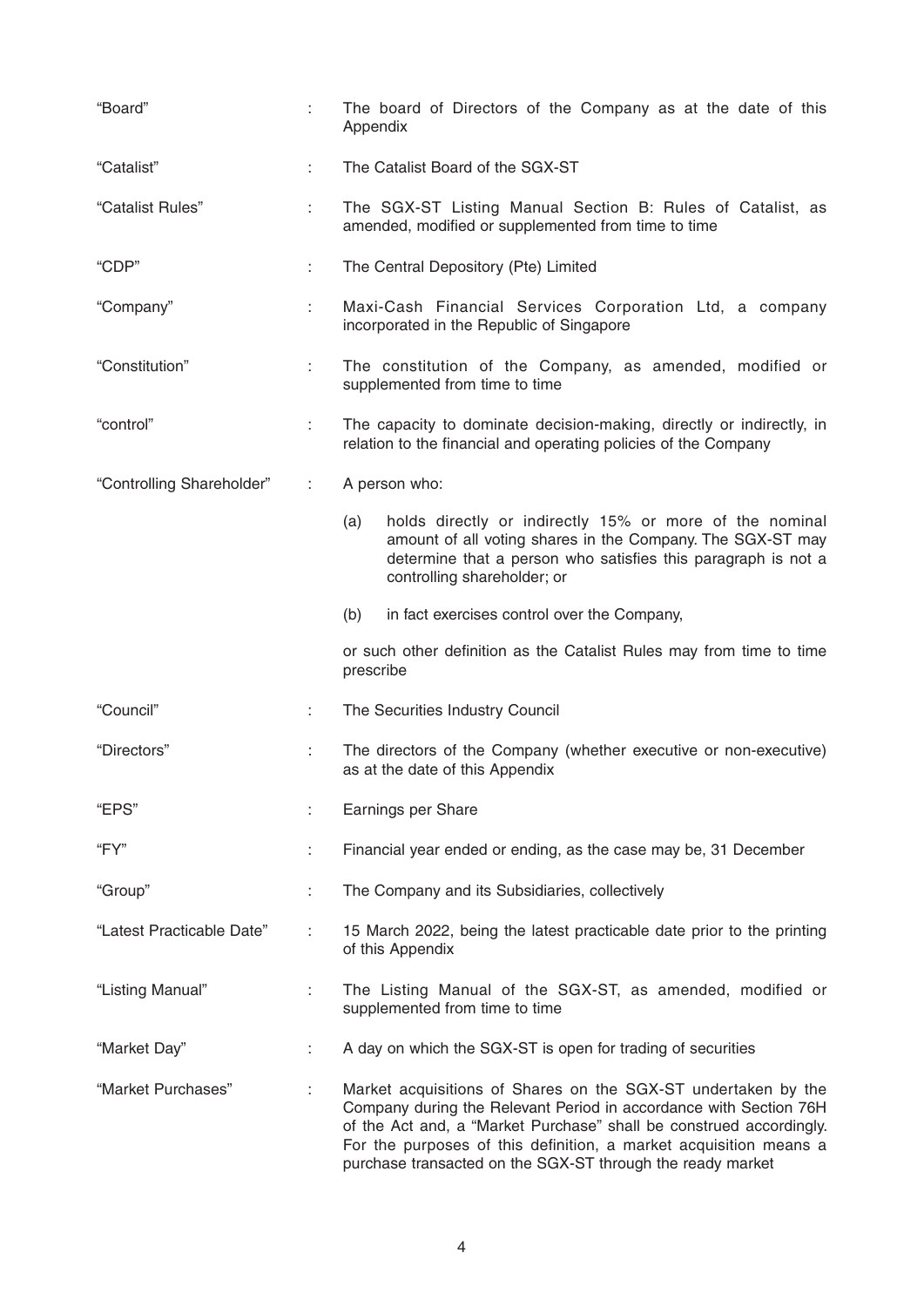| "Maximum Price"        |   | The maximum price at which the Shares can be purchased pursuant<br>to the Share Purchase Mandate, which shall not exceed 105% of the<br>average closing price of the Shares over the last five (5) Market Days<br>in which transactions in the Shares on the SGX-ST were recorded<br>preceding the day on which such purchase is made in the case of<br>a Market Purchase, and in the case of an Off-Market Purchase, the<br>maximum price at which Shares can be purchased shall not exceed<br>120% of the average closing price over the last five (5) Market Days<br>immediately preceding the date of offer by the Company, as the case<br>may be, and adjusted for any corporate action that occurs during the<br>relevant five (5) days period and the day on which Market Purchase<br>was carried out                                                                                                                  |
|------------------------|---|-------------------------------------------------------------------------------------------------------------------------------------------------------------------------------------------------------------------------------------------------------------------------------------------------------------------------------------------------------------------------------------------------------------------------------------------------------------------------------------------------------------------------------------------------------------------------------------------------------------------------------------------------------------------------------------------------------------------------------------------------------------------------------------------------------------------------------------------------------------------------------------------------------------------------------|
| "month"                |   | Calendar month                                                                                                                                                                                                                                                                                                                                                                                                                                                                                                                                                                                                                                                                                                                                                                                                                                                                                                                |
| "Notice of 2022 AGM"   |   | The notice of AGM as set out in the Annual Report                                                                                                                                                                                                                                                                                                                                                                                                                                                                                                                                                                                                                                                                                                                                                                                                                                                                             |
| "NTA"                  |   | Net tangible assets                                                                                                                                                                                                                                                                                                                                                                                                                                                                                                                                                                                                                                                                                                                                                                                                                                                                                                           |
| "Off-Market Purchases" | ÷ | Off-market acquisitions of Shares undertaken by the Company during<br>the Relevant Period, in accordance with an equal access scheme<br>as may consider fit, which scheme shall satisfy all the conditions<br>prescribed in Section 76C of the Act and the Catalist Rules                                                                                                                                                                                                                                                                                                                                                                                                                                                                                                                                                                                                                                                     |
| "Offeree Shareholders" |   | Shareholders holding Shares at the time of an offer of Share<br>Purchase, and an "Offeree Shareholder" shall be construed<br>accordingly                                                                                                                                                                                                                                                                                                                                                                                                                                                                                                                                                                                                                                                                                                                                                                                      |
| "Proxy Form"           | ÷ | The proxy form as set out in the Annual Report                                                                                                                                                                                                                                                                                                                                                                                                                                                                                                                                                                                                                                                                                                                                                                                                                                                                                |
| "Relevant Period"      |   | The period commencing from the date the Share Purchase Mandate<br>is conferred by the Company in general meeting and expiring on<br>the earliest of (a) the date the next AGM of the Company is held<br>or is required by law to be held, (b) the date on which the Share<br>Purchases are carried out to the full extent mandated, or (c) the<br>date the Share Purchase Mandate is revoked or varied by the<br>Shareholders in a general meeting                                                                                                                                                                                                                                                                                                                                                                                                                                                                            |
| "Required Price"       |   | In relation to the offer required to be made under the provisions of<br>Rule 14.1 of the Take-over Code, the offer shall be in cash or be<br>accompanied by a cash alternative at a price in accordance with Rule<br>14.3 which is the highest of the highest price paid by the offerors and/<br>or person(s) acting in concert with them for the Company's Shares<br>(i) during the offer period and within the preceding six (6) months,<br>(ii) acquired through the exercise of instruments convertible into<br>securities which carry voting rights within six (6) months of the offer<br>and during the offer period, or (iii) acquired through the exercise of<br>rights to subscribe for, and options in respect of, securities which<br>carry voting rights within six (6) months of the offer or during the offer<br>period; or at such price as determined by the Council under Rule 14.3<br>of the Take-over Code |
| "Resolution 12"        |   | Ordinary resolution 12 in respect of the proposed renewal of the<br>Share Purchase Mandate to be proposed at the 2022 AGM                                                                                                                                                                                                                                                                                                                                                                                                                                                                                                                                                                                                                                                                                                                                                                                                     |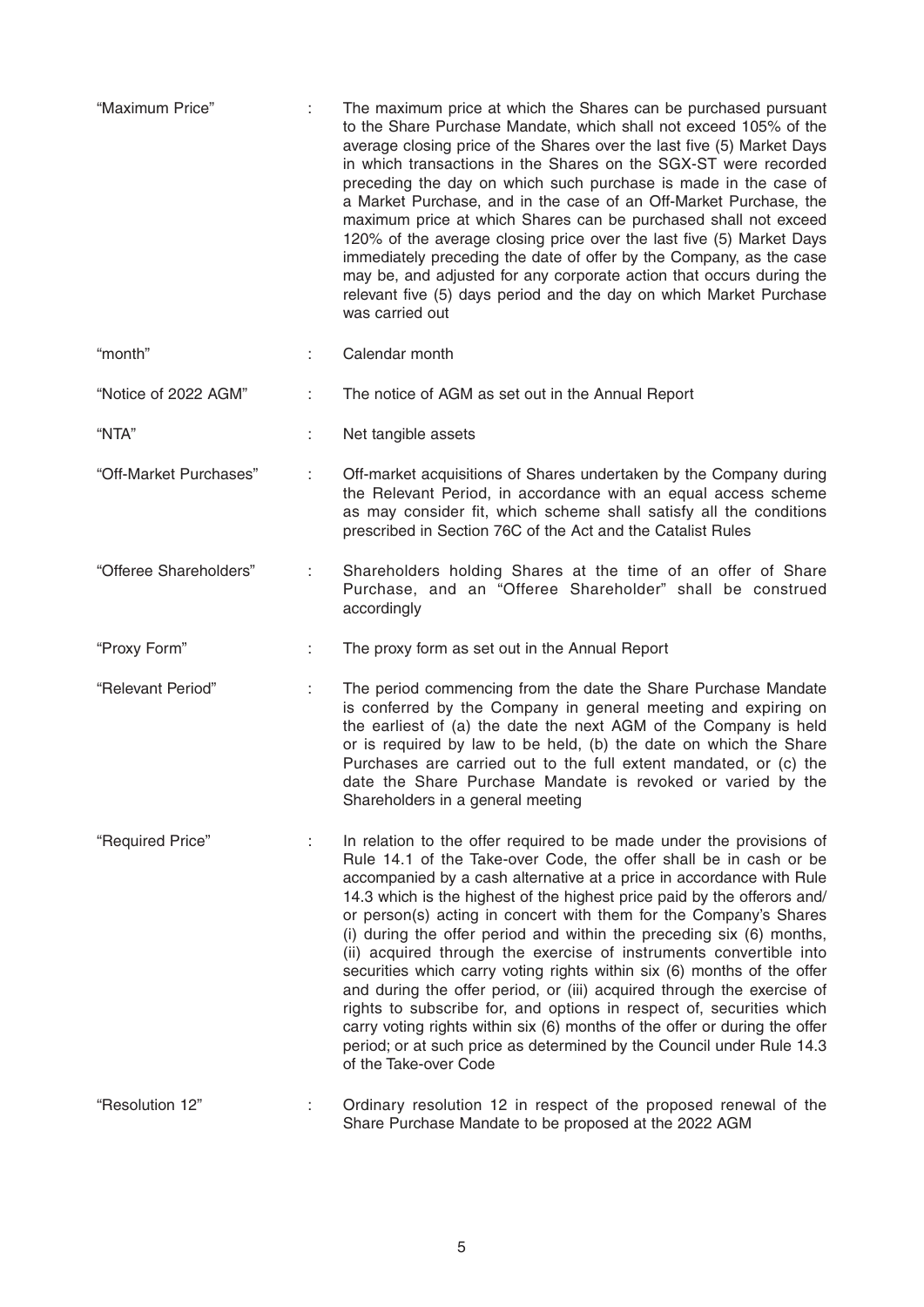| "Securities Accounts"     | ÷. | The securities accounts maintained by Depositors with CDP, but not<br>including the securities accounts maintained with a Depository Agent                                                                                                                                                                                                                                                                                                                            |  |  |  |  |
|---------------------------|----|-----------------------------------------------------------------------------------------------------------------------------------------------------------------------------------------------------------------------------------------------------------------------------------------------------------------------------------------------------------------------------------------------------------------------------------------------------------------------|--|--|--|--|
| "SFA"                     | ÷. | The Singapore Securities and Futures Act 2001, as may be<br>amended, modified or supplemented from time to time                                                                                                                                                                                                                                                                                                                                                       |  |  |  |  |
| "SGX-ST"                  | ÷  | Singapore Exchange Securities Trading Limited                                                                                                                                                                                                                                                                                                                                                                                                                         |  |  |  |  |
| "Shareholders"            | ÷  | Registered holders of Shares except that where the registered holder<br>is CDP, the term "Shareholders" in relation to Shares held by CDP<br>shall mean the persons named as Depositors in the Depository<br>Register maintained by CDP and to whose Securities Accounts such<br>Shares are credited                                                                                                                                                                  |  |  |  |  |
| "Shares"                  |    | Issued and fully-paid ordinary shares in the capital of the Company                                                                                                                                                                                                                                                                                                                                                                                                   |  |  |  |  |
| "Share Purchases"         |    | Off-Market Purchases or Market Purchases undertaken by the<br>Company during the Relevant Period in accordance with the Act and,<br>a "Share Purchase" shall be construed accordingly                                                                                                                                                                                                                                                                                 |  |  |  |  |
| "Share Purchase Mandate"  | ÷  | The general mandate to authorise the Directors to make Share<br>Purchases within the Relevant Period of up to ten per cent (10%) of<br>the issued ordinary shares in the capital of the Company (ascertained<br>as at the date of the passing of Resolution 12 at the 2022 AGM)<br>at the price of up to but not exceeding the Maximum Price, in<br>accordance with the "Guidelines on Share Purchases" set out in<br>Annex A of this Appendix and the Catalist Rules |  |  |  |  |
| "Sponsor"                 |    | <b>SAC Capital Private Limited</b>                                                                                                                                                                                                                                                                                                                                                                                                                                    |  |  |  |  |
| "Subsidiaries"            | ÷. | The subsidiaries of a company (as defined in Section 5 of the Act)<br>and "Subsidiary" shall be construed accordingly                                                                                                                                                                                                                                                                                                                                                 |  |  |  |  |
| "Substantial Shareholder" |    | A person (including a corporation) who has an interest (directly or<br>indirectly) in the Shares which is not less than five per cent (5%) of<br>the issued shares in the capital of the Company                                                                                                                                                                                                                                                                      |  |  |  |  |
| "Take-over Code"          |    | The Singapore Code on Take-overs and Mergers, as amended,<br>modified or supplemented from time to time                                                                                                                                                                                                                                                                                                                                                               |  |  |  |  |
| "Treasury Shares"         |    | Shares purchased or otherwise acquired by the Company pursuant<br>to the Share Purchase Mandate and held by the Company in<br>accordance with Section 76H of the Act                                                                                                                                                                                                                                                                                                  |  |  |  |  |
| "\$" and "cents"          | ÷  | Singapore dollars and cents, respectively, being the lawful currency of<br>the Republic of Singapore                                                                                                                                                                                                                                                                                                                                                                  |  |  |  |  |
| "%" or "per cent"         |    | Per centum or percentage                                                                                                                                                                                                                                                                                                                                                                                                                                              |  |  |  |  |

The terms "**Depositor**", "**Depositor Agent**" and "**Depository Register**" shall have the meanings ascribed to them respectively in Section 81SF of the Singapore Securities and Futures Act 2001.

The term "**subsidiary holdings**" means shares referred to in Sections 21(4), 21(4B), 21(6A) and 21(6C) of the Act.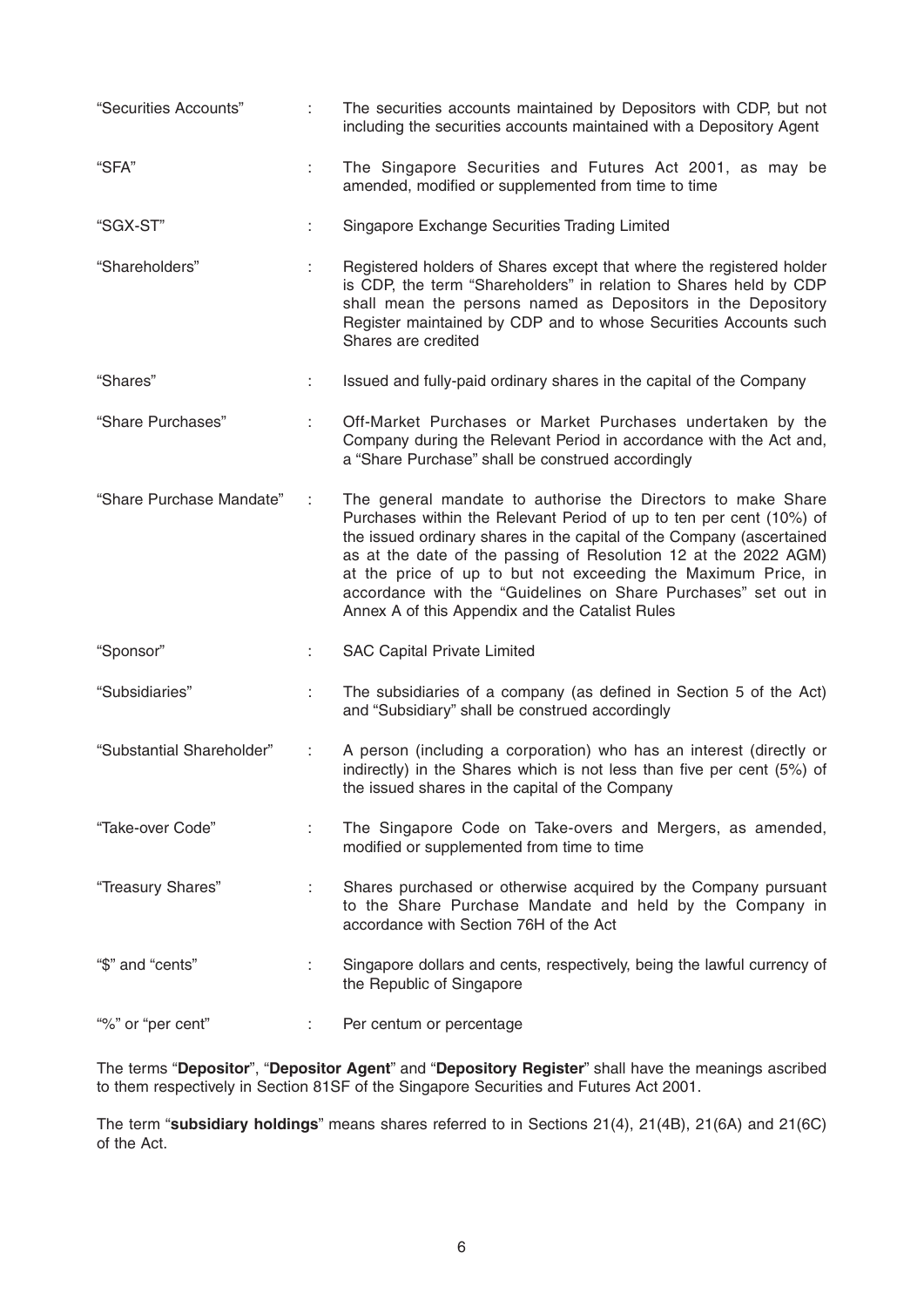Words importing the singular shall, where applicable, include the plural and *vice versa*, and words importing the masculine gender shall, where applicable, include the feminine and neuter genders. References to persons shall, where applicable, include corporations.

Any reference in this Appendix to any enactment is a reference to that enactment as for the time being amended or re-enacted. Any word defined under the Act, the SFA, the Catalist Rules, the Take-over Code or any statutory modification thereof and used in this Appendix shall have the meaning assigned to it under the Act, the SFA, the Catalist Rules, the Take-over Code or any statutory modification thereof, as the case may be.

Any reference to a time of a day or date in this Appendix is a reference to Singapore time and dates unless otherwise stated.

Any discrepancies in the tables included herein between the listed amounts and totals thereof are due to rounding. Accordingly, figures shown as totals in certain tables in this Appendix may not be an arithmetic aggregation of the figures that precede them.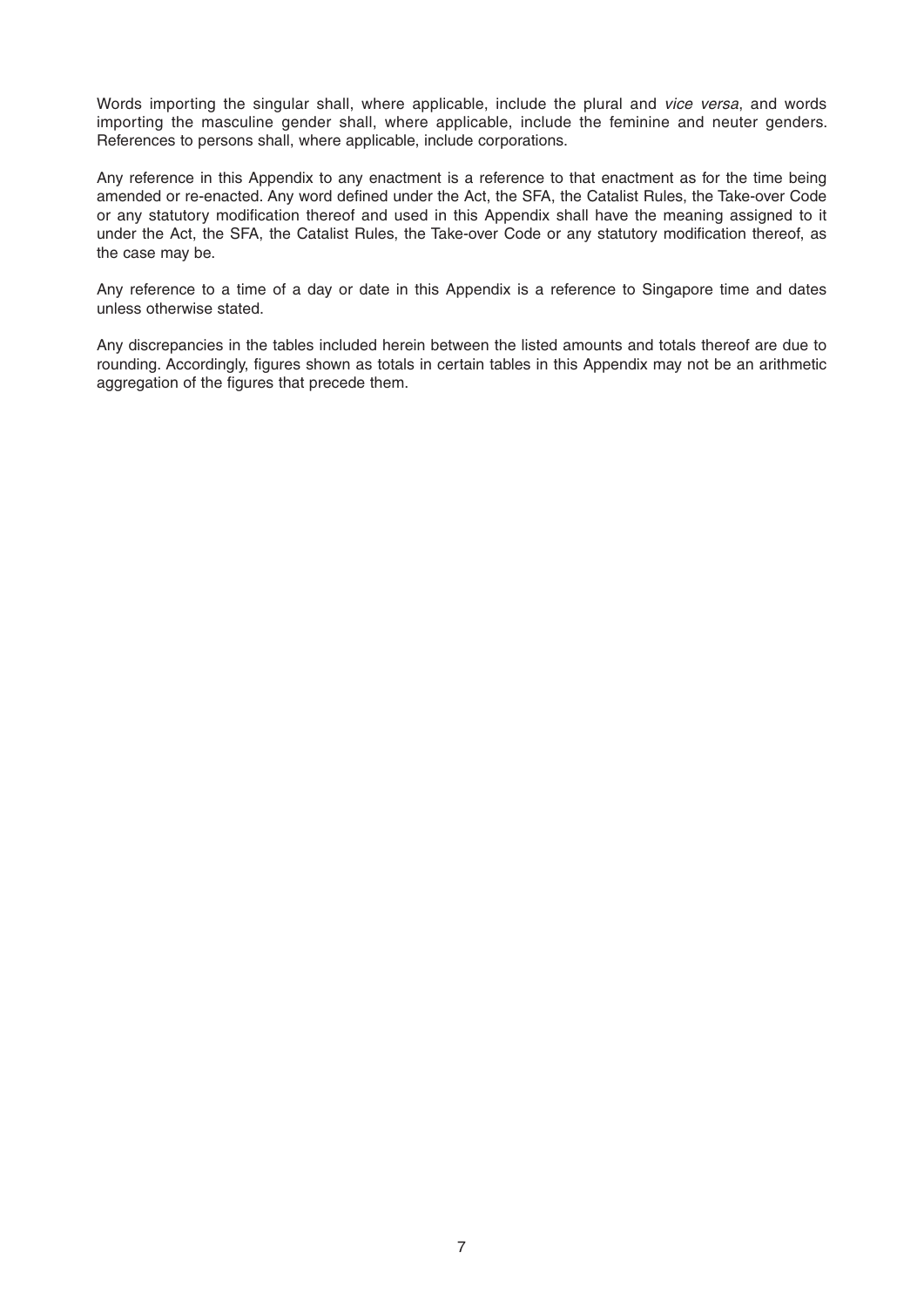# **LETTER TO SHAREHOLDERS**

# **MAXI-CASH FINANCIAL SERVICES CORPORATION LTD**

(Registration Number: 200806968Z) (Incorporated in the Republic of Singapore)

### **Directors Registered Office**

Koh Wee Seng (Non-Executive Chairman) 80 Raffles Place Ng Kean Seen (Chief Executive Officer) **Accord Accord Accord Accord Accord Accord Accord Accord Accord Accord Accord Accord Accord Accord Accord Accord Accord Accord Accord Accord Accord Accord Accord Accord Accord Accord** Koh Lee Hwee (Non-Executive Director) New York Singapore 048624 Ko Lee Meng (Non-Executive Director) Tan Keh Yan, Peter (Lead Independent Director) Lee Sai Sing (Independent Director) Goh Bee Leong (Independent Director) Tan Soo Kiang (Independent Director)

13 April 2022

To: The Shareholders of Maxi-Cash Financial Services Corporation Ltd

Dear Sir/Madam

### **THE PROPOSED RENEWAL OF THE SHARE PURCHASE MANDATE**

### **1. INTRODUCTION**

 At the 2021 AGM, Shareholders had approved the renewal of a Share Purchase Mandate (the "**2021 Mandate**") to enable the Company to purchase or otherwise acquire its issued Shares, on the terms of the 2021 Mandate, which will be expiring on 29 April 2022, being the date of the 2022 AGM.

 Accordingly, the Directors propose that the Share Purchase Mandate be renewed by Shareholders at the 2022 AGM, as set out in Resolution 12 in the Notice of the 2022 AGM.

 The purpose of this Appendix is to explain the rationale for, and to provide Shareholders with information relating to the proposed renewal of the Share Purchase Mandate to be tabled at the 2022 AGM.

 Shareholders are advised that the SGX-ST assumes no responsibility for the contents of this Appendix, including the correctness of any statements made or opinions expressed or reports contained in this Appendix.

### **2. THE PROPOSED SHARE PURCHASE MANDATE**

### **2.1 Introduction**

 The Act allows a Singapore-incorporated company to purchase or otherwise acquire its issued ordinary shares, stocks and preference shares if the purchase or acquisition is permitted under the company's constitution. Any purchase or acquisition of Shares by the Company will also have to be made in accordance with, and in the manner prescribed by, the Act and such other laws and regulations as may for the time being be applicable. As the Company is listed on the Catalist, it is also required to comply with Part XI of Chapter 8 of the Catalist Rules, which relates to the purchase or acquisition of issued ordinary shares in the capital of a company which is listed on the **Catalist**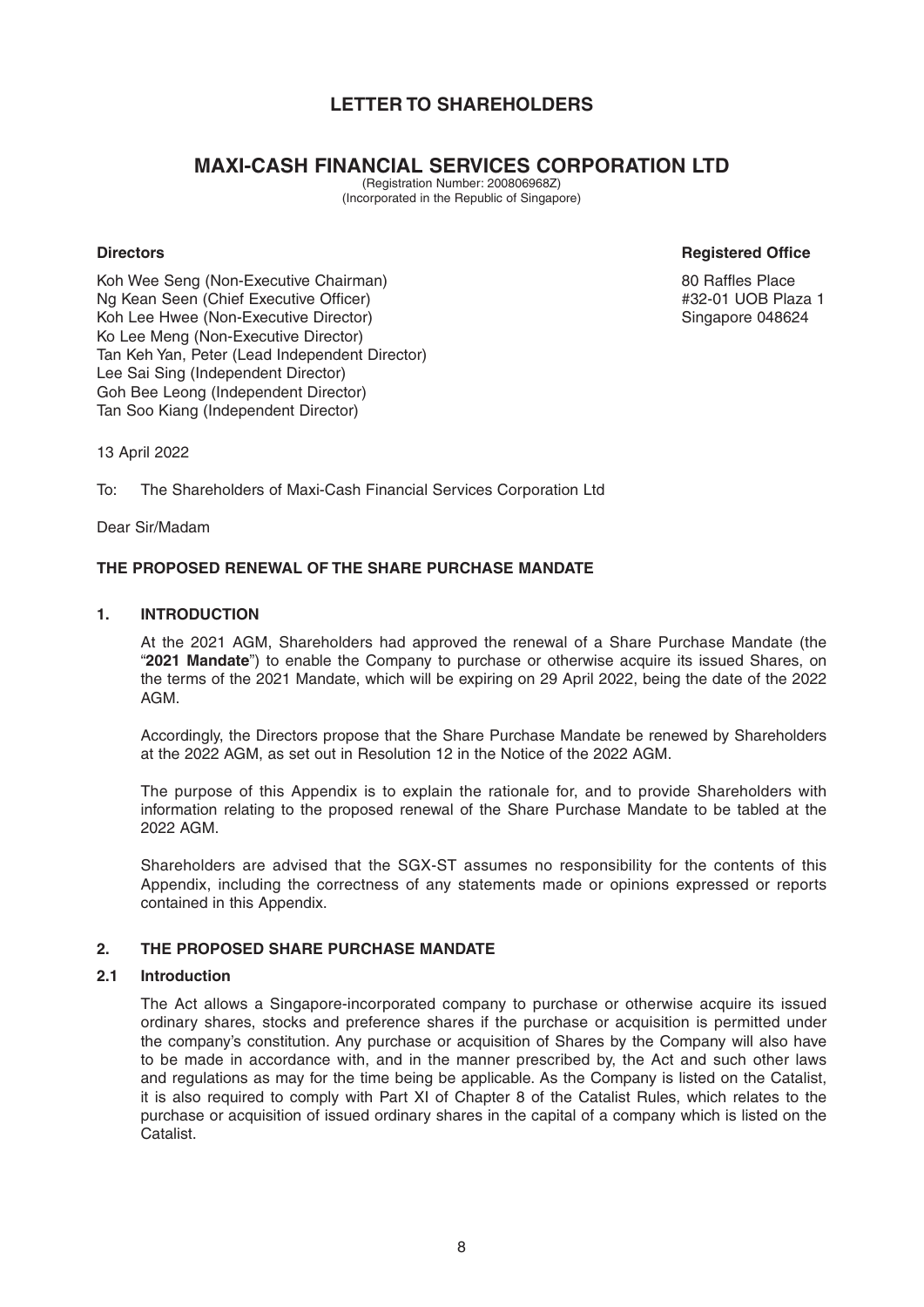Under Rule 866 of the Catalist Rules, a company which wishes to purchase or acquire its own shares should obtain prior approval of its shareholders to do so at a general meeting. As the 2021 Mandate will expire on the date of the 2022 AGM, approval is being sought from Shareholders at the 2022 AGM for the proposed renewal of the Share Purchase Mandate which authorises the Directors to make Share Purchases from time to time by way of Market Purchases or Off-Market Purchases in accordance with the Act, the "Guidelines on Share Purchases" set out in Annex A of this Appendix and the Catalist Rules, a summary of which is as follows:

(a) Number of Shares purchased or acquired

 The maximum number of Shares which can be purchased pursuant to the Share Purchase Mandate is such number of Shares which represents up to a maximum of ten per cent (10%) of the issued ordinary shares in the capital of the Company, excluding Treasury Shares and subsidiary holdings, if applicable (ascertained as at the date of the passing of Resolution 12 at the 2022 AGM);

### (b) Manner of purchase or acquisition of Shares

Share Purchases can be effected by the Company by way of:

- (i) Market Purchase transacted on the SGX-ST through the trading system, or as the case may be, any other securities exchange on which the Shares may, for the time being, be listed; and/or
- (ii) Off-Market Purchase in accordance with an equal access scheme as defined in Section 76C of the Companies Act, and which will satisfy all the conditions prescribed by the Constitution and the Catalist Rules.

 For more details on the terms and conditions of the Off-Market Purchase, please refer to Annex A of this Appendix;

### (c) Maximum Purchase Price

 Any Share Purchases undertaken, in the case of a Market Purchase, shall be at a price of up to but not exceeding the Maximum Price, being an amount which shall not exceed 105% of the average closing price of the Shares over the last five (5) Market Days in which transactions in the Shares on the SGX-ST were recorded, preceding the day on which such purchase or acquisition is made, and adjusted for any corporate action that occurs during the relevant five (5) day period and the day on which the purchases are made.

 And, in the case of an Off-Market Purchase, the purchase price to be paid by the Company for the Shares shall be at a price of up to but not exceeding the Maximum Price, being an amount which shall not exceed 120% of the average closing price of the Shares over the last five (5) Market Days immediately preceding the date of offer by the Company, and deemed to be adjusted, in accordance with the Catalist Rules for any corporate action that occurs during the relevant five (5) day period; and

(d) Duration of Authority

 The authority conferred on the Directors by the proposed Share Purchase Mandate to purchase or acquire Shares shall continue in force for the Relevant Period which is the period commencing from the date the Share Purchase Mandate is conferred by the Company in the 2022 AGM and expiring on the earlier of the date the next AGM of the Company is held or is required by law to be held, the date on which the Share Purchases are carried out to the full extent mandated, or the date the said mandate is revoked or varied by the Company in general meeting.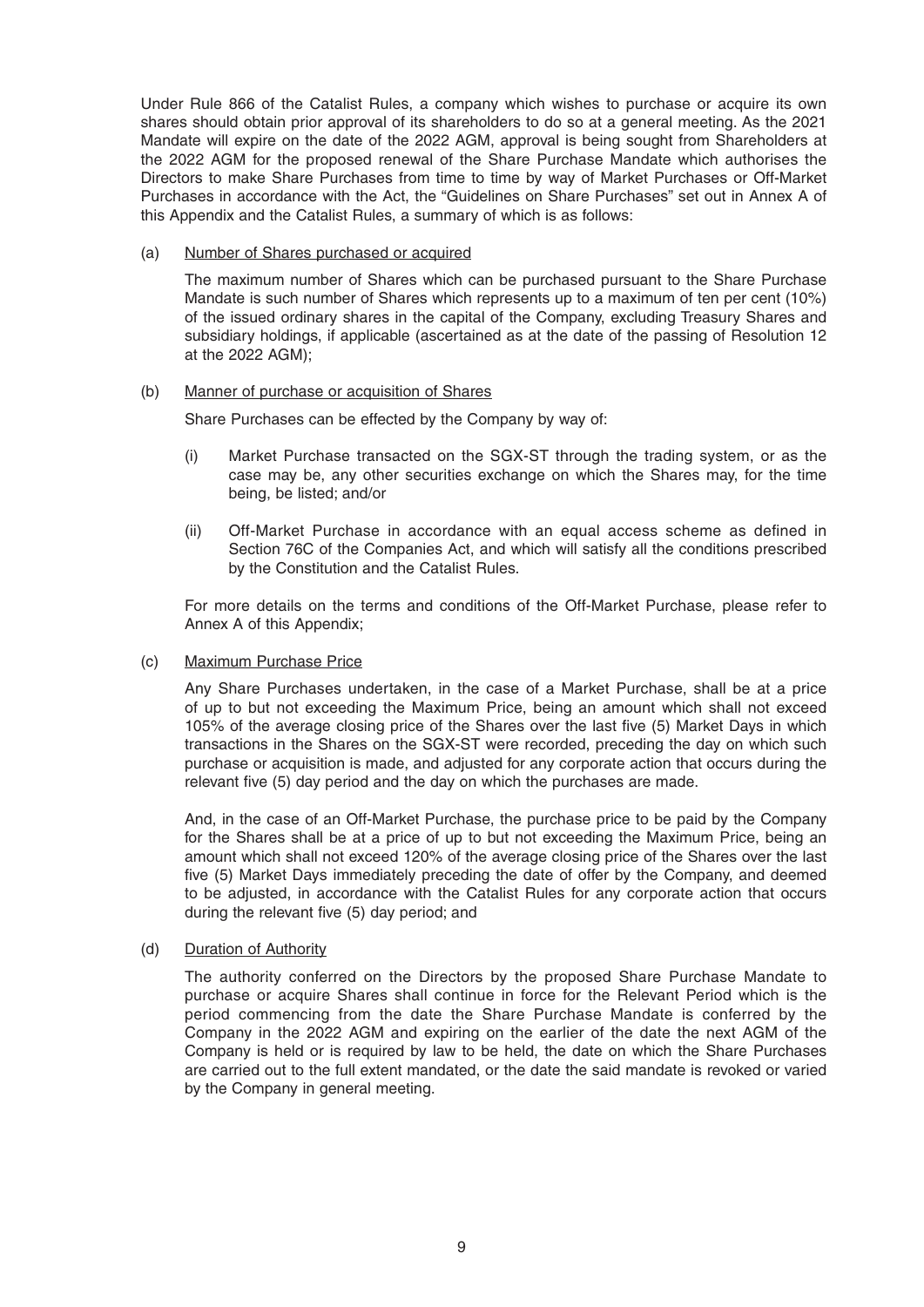If approved by Shareholders at the 2022 AGM, the authority conferred by the Share Purchase Mandate will take effect from the date of the 2022 AGM at which the proposed renewal of the Share Purchase Mandate will be approved and continue to be in force for the duration of the Relevant Period, which is until the earliest of:

- (i) the date on which the next AGM is held or is required by law to be held, (whereupon it will lapse, unless renewed at such meeting);
- (ii) the date on which the Share Purchases are carried out to the full extent mandated; or
- (iii) the date the said mandate is varied or revoked by the Company in a general meeting.

 Subject to its continued relevance to the Company, the Share Purchase Mandate will be put to Shareholders for renewal at each subsequent AGM.

 As at the Latest Practicable Date, approximately 215,996,995 Shares (20.24%) of a total of 1,066,927,234 Shares issued by the Company (excluding Treasury Shares and subsidiary holdings) are held by the public. The Company will ensure that the Shares Purchases will not cause market illiquidity or affect orderly trade and will ensure that Rule 723 of the Catalist Rules is complied with.

 For illustrative purposes only, based on 1,066,927,234 issued Shares (excluding 351,122 Treasury Shares) as at the Latest Practicable Date and assuming no further Shares are issued on or prior to the AGM, not more than 106,692,723 Shares (or 10.0% of the issued ordinary shares in the capital of the Company excluding Treasury Shares and subsidiary holdings) may be purchased or acquired by the Company pursuant to the Share Purchase Mandate . The Company may purchase or acquire Shares by way of Off-Market Purchases and/or Market Purchases.

 In the event that subsequent to the 2022 AGM, there are new rules, regulations, directives or laws enacted or promulgated by the relevant competent authorities including but not limited to the SGX-ST and the Council (hereinafter, collectively referred to as the "**Further Rules**") that augment, supplement or vary the existing provisions governing provisions set out in the Act and/ or the Catalist Rules, the Company shall, to the extent that the Further Rules impact on the Share Purchase Mandate, disseminate to the public by announcement(s), a memorandum setting out such Further Rules and the extent to which the Share Purchase Mandate is affected by such Further Rules. In such an event, the Company shall not undertake any Share Purchase until such a memorandum has been publicly disseminated.

### **2.2 Shares Purchased in the Previous Twelve Months**

 Pursuant to the Share Purchase Mandate obtained at the 2021 AGM, the Company had conducted the Share Purchases during the 12-months period preceding the Latest Practicable Date as shown below:

| Date of<br>purchase | Type of<br>purchase | No. of<br><b>Shares</b><br>purchased | <b>Highest</b><br><b>Price Paid</b><br>per Share<br>(S\$) | Lowest<br>price paid<br>per Share<br>(S\$) | <b>Total consideration</b><br>paid (including<br>brokerage, clearing<br>fees and other<br>charges)<br>(S\$) |
|---------------------|---------------------|--------------------------------------|-----------------------------------------------------------|--------------------------------------------|-------------------------------------------------------------------------------------------------------------|
| 9/6/2021            | Market<br>Purchase  | 1,148,500                            | 0.182                                                     | 0.180                                      | 208,729.46                                                                                                  |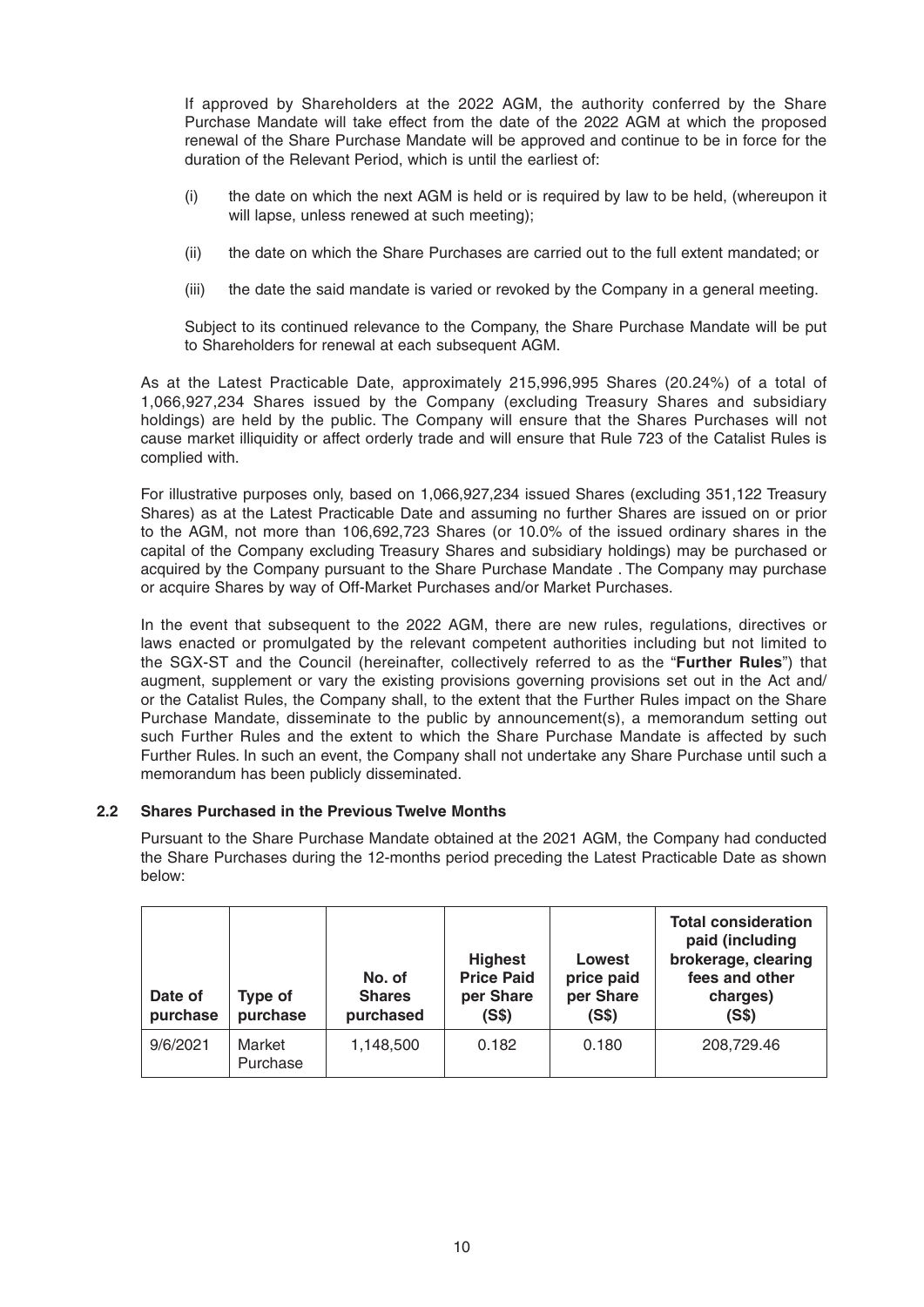### **2.3 Rationale for the Share Purchase Mandate**

 Short term speculation may at times cause the market price of the Company's Shares to be depressed below the true value of the Company and the Group. The Share Purchase Mandate will provide the Directors with the means to restore investors' confidence and to protect existing Shareholders' investments in the Company in a depressed share-price situation through judicious Share Purchases which may enhance the EPS of the Company and the Group. The Share Purchases may also enhance the NTA per Share of the Company and the Group if the Share Purchases are made at a price below the NTA per Share.

 The Share Purchase Mandate will also provide the Company with an expedient and cost-effective mechanism to facilitate the return of surplus cash reserves to the Shareholders, as and when the Directors are of the view that this would be in the best interests of the Company and the **Shareholders** 

 Pursuant to the Act, the Share Purchase Mandate also enables the Company to hold Shares purchased or acquired pursuant to the Share Purchase Mandate as Treasury Shares to be utilised, *inter alia*, for the purpose of the issue of Shares pursuant to the grant of awards under the Maxi-Cash Performance Share Plan.

 The Share Purchases will only be undertaken as and when the Directors consider it to be in the best interests of the Company and/or Shareholders. The Directors do not propose to carry out purchases pursuant to the proposed Share Purchase Mandate to such an extent that would, or in circumstances that might result in a material adverse effect on the financial position of the Company or the Group.

### **2.4 Source of Funds**

 In purchasing Shares, the Company may only apply funds legally available for such purchase or acquisition in accordance with its Constitution and the applicable laws in Singapore. The Company may not purchase or acquire Shares for a consideration other than cash or for settlement otherwise in accordance with the trading rules of the SGX-ST. Any Share Purchase undertaken by the Company shall be made out of capital or profits that are available for distribution as dividends so long as the Company is solvent (as defined in Section 76F(4) of the Act).

 Pursuant to Section 76F(4) of the Act, a company is solvent if (a) it is able to pay its debts in full at the time of payment and will be able to pay its debts as they fall due in the normal course of business in the twelve (12) months following such date of payment; and (b) the value of its assets is not less than the value of its liabilities (including contingent liabilities) and such value of its assets will not, after any purchase of shares for purposes of any proposed acquisition or release of the company's obligations, become less than the value of its liabilities (including contingent liabilities). In determining whether the Company is solvent, the Directors must have regard to the most recently audited financial statements, other relevant circumstances, and may rely on valuations or estimations of assets or liabilities. In determining the value of contingent liabilities, the Directors may take into account the likelihood of the contingency occurring, as well as any counter-claims by the Company.

 The Company intends to use its internal sources of funds (comprising bank balances and cash equivalents) for the Share Purchases. The Company has not obtained or incurred, nor does it intend to obtain or incur any borrowings to finance the Share Purchases.

 The Directors do not propose to exercise the Share Purchase Mandate in a manner and to such extent that the liquidity and capital adequacy position of the Group would be materially and adversely affected.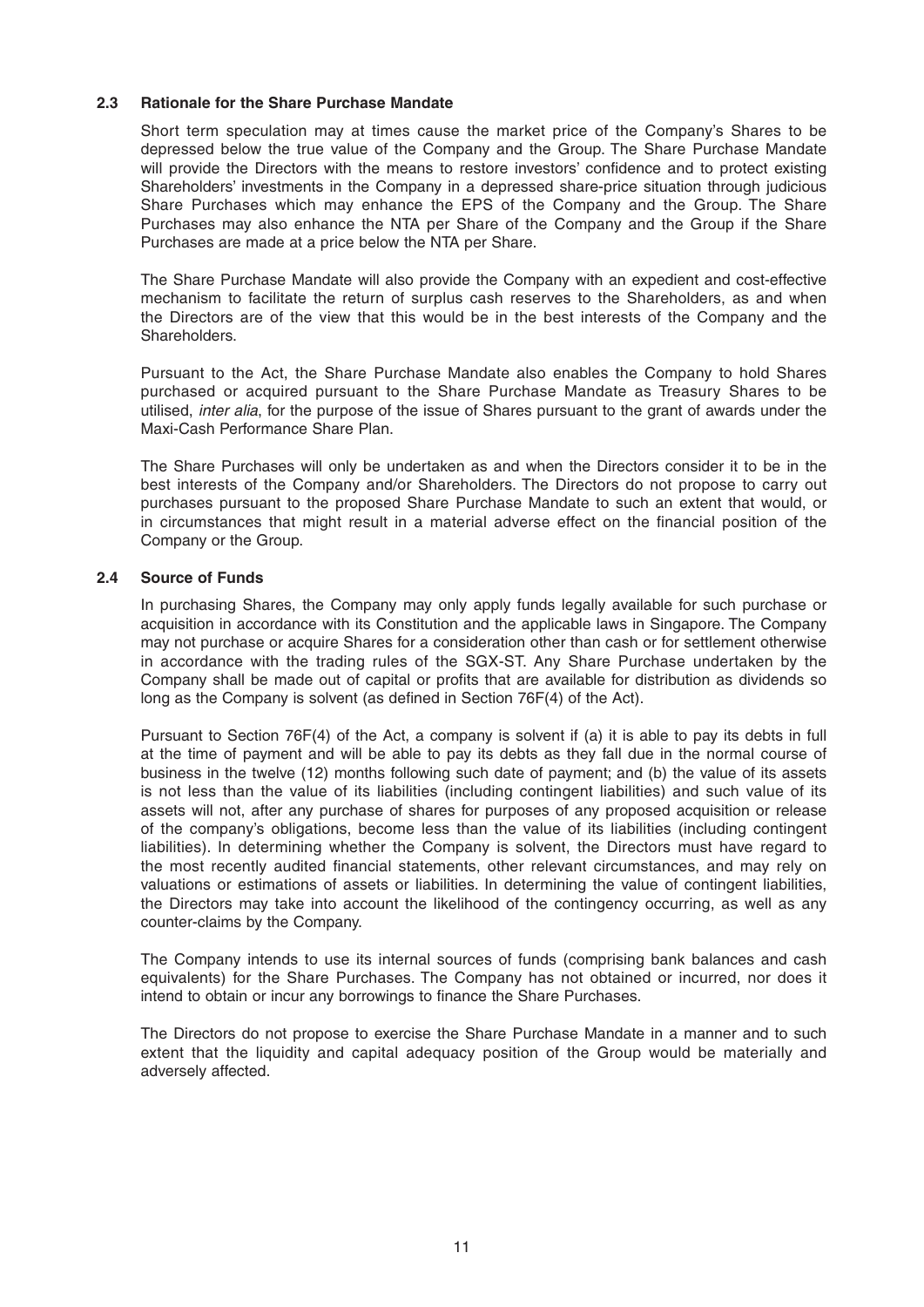### **2.5 Financial and Other Impact**

 The Shares purchased or acquired by the Company shall be cancelled immediately on purchase or acquisition (and all rights and privileges attached to the Share will expire on such cancellation) unless such Share is held in treasury in accordance with Section 76H of the Act. Section 76H of the Act allows Shares purchased or acquired by the Company to be:

- (a) held by the Company; or
- (b) dealt with, at any time, in accordance with Section 76K of the Act, as Treasury Shares.

Section 76K of the Act allows the Company to:

- (a) sell the Treasury Shares (or any of them) for cash;
- (b) transfer the Treasury Shares (or any of them) for the purposes of or pursuant to an employees' share scheme;
- (c) transfer the Treasury Shares (or any of them) as consideration for the acquisition of shares in or assets of another company or assets of a person;
- (d) cancel the Treasury Shares (or any of them); or
- (e) sell, transfer or otherwise use the Treasury Shares for such other purposes as may be prescribed by the Minister of Finance.

 The aggregate number of Shares held as Treasury Shares shall not at any time exceed ten per cent (10%) of the total number of Shares at that time. Any Treasury Shares in excess of this limit shall be disposed of or cancelled in accordance with Section 76K of the Act within six (6) months.

Any Share Purchase will:

- (a) reduce the amount of the Company's share capital where the Shares were purchased or acquired out of the capital of the Company;
- (b) reduce the amount of the Company's profits where the Shares were purchased or acquired out of the profits of the Company; or
- $\alpha$  reduce the amount of the Company's share capital and profits proportionately where the Shares were purchased or acquired out of both the capital and the profits of the Company:

by the total amount of the purchase price paid by the Company for the Shares cancelled.

 The Company cannot exercise any right in respect of Treasury Shares. In particular, the Company cannot exercise any right to attend or vote at meetings and for the purposes of the Act, the Company shall be treated as having no right to vote and the Treasury Shares will be treated as having no voting rights.

 The impact of the Share Purchases by the Company pursuant to the proposed Share Purchase Mandate on the Group's and the Company's financial positions is illustrated below. Based on the existing issued and paid-up ordinary shares in the capital of the Company as at the Latest Practicable Date, the exercise in full of the Share Purchase Mandate would result in the purchase of up to 106,692,723 Shares.

 In the case of Market Purchase by the Company and assuming that the Maximum Price is \$0.177, which is 105% of the average of the closing prices of the Shares over the five (5) Market Days preceding the Latest Practicable Date on which transactions in the Shares were recorded, the maximum amount of funds required for the purchase of up to 106,692,723 Shares is \$18,884,612.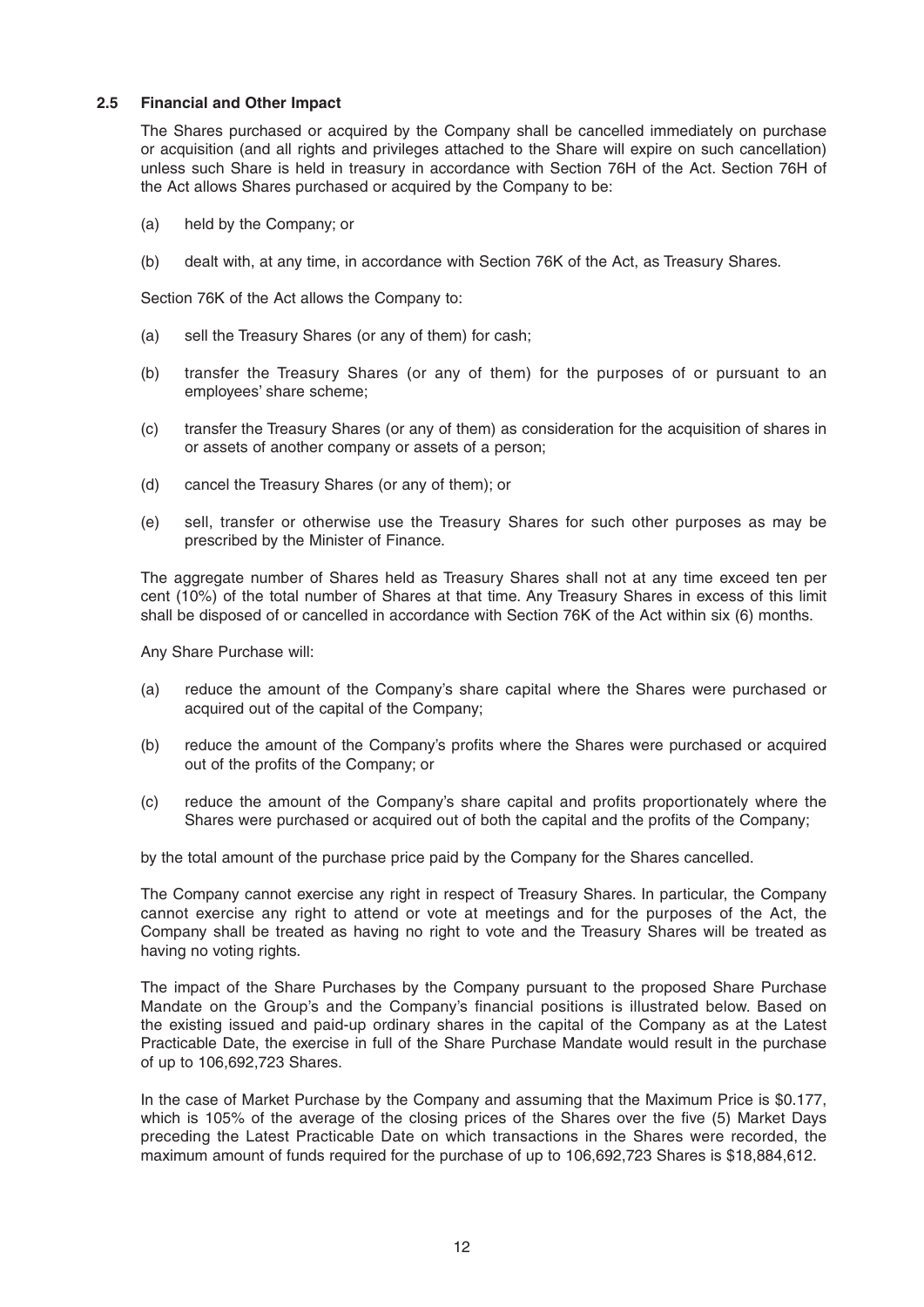For illustrative purposes only, on this assumption, the impact of the Share Purchases by the Company undertaken in accordance with the Share Purchase Mandate on the Group's and the Company's audited financial statements for FY2021 is as follows:

### **Market Purchase Made Entirely out of Capital and Held as Treasury Shares**

|                                      | <b>GROUP-</b>                                      |                                                    | <b>COMPANY-</b>                                    |                                                    |  |
|--------------------------------------|----------------------------------------------------|----------------------------------------------------|----------------------------------------------------|----------------------------------------------------|--|
|                                      | <b>Before Share</b><br><b>Purchase</b><br>(\$'000) | <b>After Market</b><br><b>Purchase</b><br>(\$'000) | <b>Before Share</b><br><b>Purchase</b><br>(\$'000) | <b>After Market</b><br><b>Purchase</b><br>(\$'000) |  |
| As at 31 December 2021               |                                                    |                                                    |                                                    |                                                    |  |
| <b>Profit Attributable to Owners</b> |                                                    |                                                    |                                                    |                                                    |  |
| of the Company                       | 14,446                                             | 14,446                                             | 14,437                                             | 14,437                                             |  |
| <b>Share Capital</b>                 | 142,341                                            | 123,456                                            | 142,341                                            | 123,456                                            |  |
| <b>Other Reserves</b>                | (6,066)                                            | (6,066)                                            | (26)                                               | (26)                                               |  |
| <b>Revenue Reserves</b>              | 13,072                                             | 13,072                                             | 6,413                                              | 6,413                                              |  |
| <b>Treasury Shares</b>               | 59                                                 | 18,944                                             | 59                                                 | 18,944                                             |  |
| <b>Total Equity</b>                  | 150,556                                            | 131,671                                            | 148,672                                            | 129,787                                            |  |
| $NTA$ $(1)$                          | 147,878                                            | 128,993                                            | 148,676                                            | 129,791                                            |  |
| <b>Current Assets</b>                | 441,339                                            | 441,339                                            | 140,484                                            | 140,484                                            |  |
| <b>Current Liabilities</b>           | 322,995                                            | 341,880                                            | 48,083                                             | 66,968                                             |  |
| <b>Working Capital</b>               | 118,344                                            | 99,459                                             | 92,401                                             | 73,516                                             |  |
| <b>Total Borrowings</b>              | 381,547                                            | 400,432                                            | 45,250                                             | 64,135                                             |  |
| Number of Shares ('000)              | 1,066,927                                          | 960,235                                            | 1,066,927                                          | 960,235                                            |  |
| <b>Financial Ratios</b>              |                                                    |                                                    |                                                    |                                                    |  |
| NTA Per Share (cents)                | 13.86                                              | 13.43                                              | 13.93                                              | 13.52                                              |  |
| EPS (cents) $(2)$                    | 1.35                                               | 1.50                                               | 1.35                                               | 1.50                                               |  |
| Gearing (times) (3)                  | 2.53                                               | 3.04                                               | 0.30                                               | 0.49                                               |  |
| Current Ratio (times) (4)            | 1.37                                               | 1.29                                               | 2.92                                               | 2.10                                               |  |

#### **Notes:**

(1) NTA equals total equity less intangible assets, if any.

- (2) For illustrative purposes, EPS is computed based on profit attributable to owners of the Company and number of Shares as shown in the table above.
- (3) Gearing equals total borrowings for the Group and Company respectively, divided by total equity.
- (4) Current ratio equals current assets divided by current liabilities.

 As at 31 December 2021, the Group and the Company had cash and bank balances of \$19,735,509 and \$4,711,353 respectively. In order to effect a Share Purchase of up to 106,692,723 Shares at the Maximum Price computed at the Latest Practicable Date, cash reserves by the Company of \$18,884,612 will be required. Assuming the full exercise of the Share Purchases, the Company currently does not have sufficient cash to purchase all the Shares. Hence, for illustration purposes, it is assumed that the Company shall use borrowings to finance the Share Purchases. As illustrated above, the Share Purchase will have the effect of reducing the working capital and NTA of the Group and the Company by the dollar value of the Shares purchased. The consolidated NTA per Share of the Group as at 31 December 2021 will decrease from 13.86 cents to 13.43 cents. The consolidated basic EPS of the Group for the financial year ended 31 December 2021 would increase from 1.35 cents per Share to 1.50 cents per Share.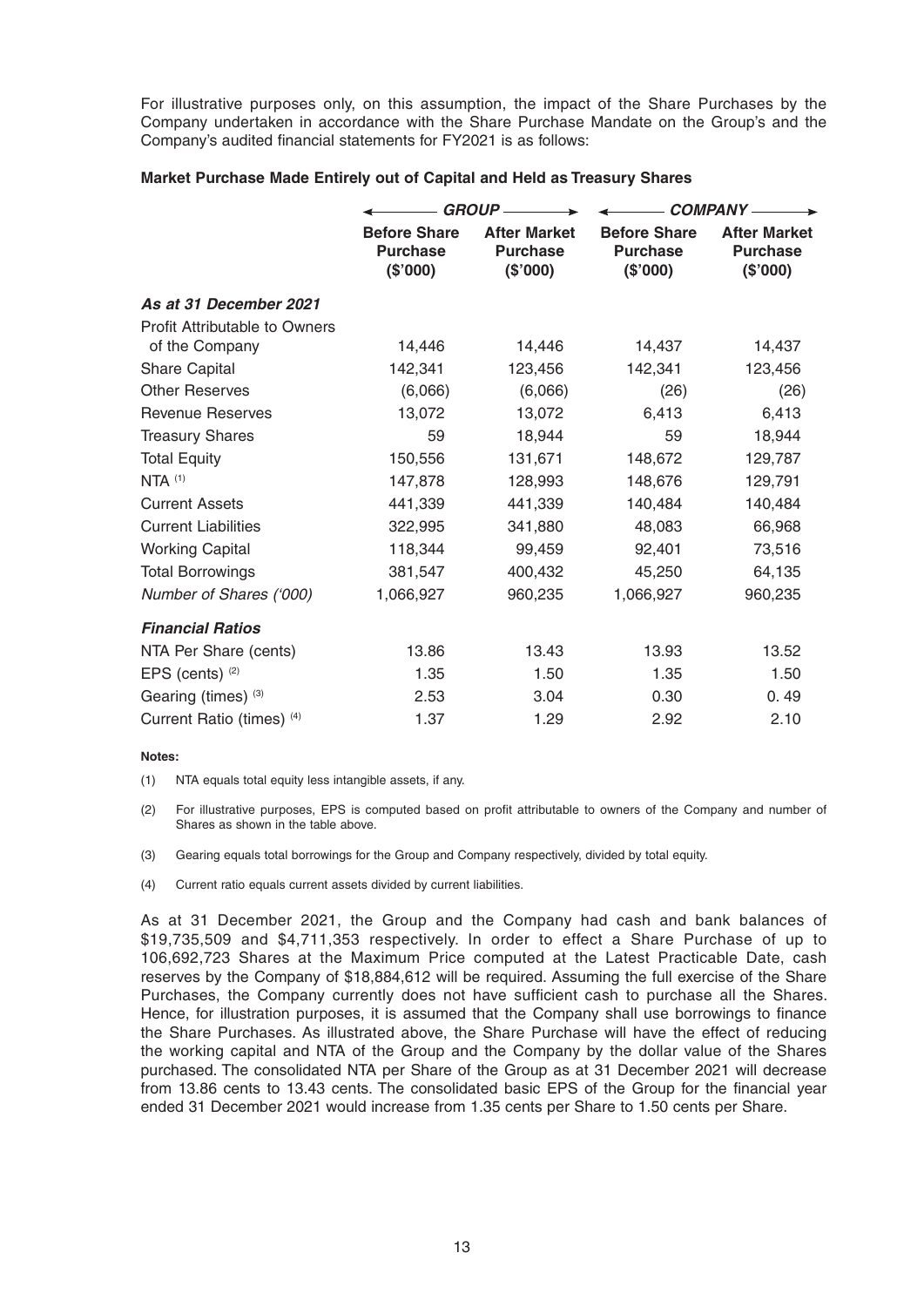As at 31 December 2021, the Company had cash and bank balances of approximately \$4,711,353. The Company intends to use its internal sources of funds to finance its Share Purchases. The Company does not intend to obtain or incur any borrowings to finance its Share Purchases. The Directors do not propose to exercise the Shares Purchase Mandate in a manner and to such extent that the working capital requirements, financial position and/or gearing of the Group would be affected.

Shareholders should note that the financial effects set out above are purely for illustrative **purposes only and based only on historical numbers for FY2021 and the abovementioned**  assumptions, and is not representative of future financial performance. Although the **proposed Share Purchase Mandate would authorise the Company to purchase or acquire up to 10.0% of its issued Shares, the Company may not necessarily purchase or acquire or be able to purchase or acquire the entire 10.0% of its issued Shares. In addition, the Company may cancel all or a part of the Shares purchased or acquired or hold all or part of the Shares purchased or acquired in treasury.**

### **2.6 Take-over Consequences**

### *2.6.1 Requirement To Make General Offer*

 Rule 14.1 of the Take-over Code requires, *inter alia*, that, except with the consent of the Council, where:

- (a) any person acquires, whether by a series of transactions over a period of time or not, shares which (taken together with shares held or acquired by persons acting in concert with him) carry thirty per cent (30%) or more of the voting rights of a company; or
- (b) any person who, together with persons acting in concert with him, holds not less than thirty per cent  $(30\%)$  but not more than fifty per cent  $(50\%)$  of the voting rights and such person, or any person acting in concert with him, acquires in any period of six (6) months additional shares carrying more than one per cent (1%) of the voting rights,

 such person shall extend immediately an offer on the basis set out below to the holders of any class of shares in the capital which carries votes and in which such person or persons acting in concert with him hold shares. In addition to such person, each of the principal members of the group of persons acting in concert with him may, according to the circumstances of the case, have the obligation to extend an offer.

 The offer required to be made under the provisions of Rule 14.1 of the Take-over Code shall, in respect of each class of shares in the capital involved, be in cash or be accompanied by a cash alternative at the Required Price.

### *2.6.2 Persons Acting in Concert*

 Under the Take-over Code, persons acting in concert comprise individuals or companies who, pursuant to an agreement or understanding (whether formal or informal), co-operate, through the acquisition by any of them of shares in a company, to obtain or consolidate effective control of that company.

 Unless the contrary is established, the following persons will, *inter alia*, be presumed to be acting in concert with each other under the Take-over Code:

- (i) a company with any of its directors (together with their close relatives, related trusts as well as companies controlled by any of the directors, their close relatives and related trusts);
- (ii) a company with its parent, subsidiaries and fellow subsidiaries, and their associated companies, any company whose associated companies include any of the foregoing companies, and any person who has provided financial assistance (other than a bank in the ordinary course of business) to any of the foregoing companies for the purchase of voting rights, all with one another. For this purpose, ownership or control of at least twenty per cent (20%) but not more than fifty per cent (50%) of the voting rights of the company will be regarded as the test of associated company status; and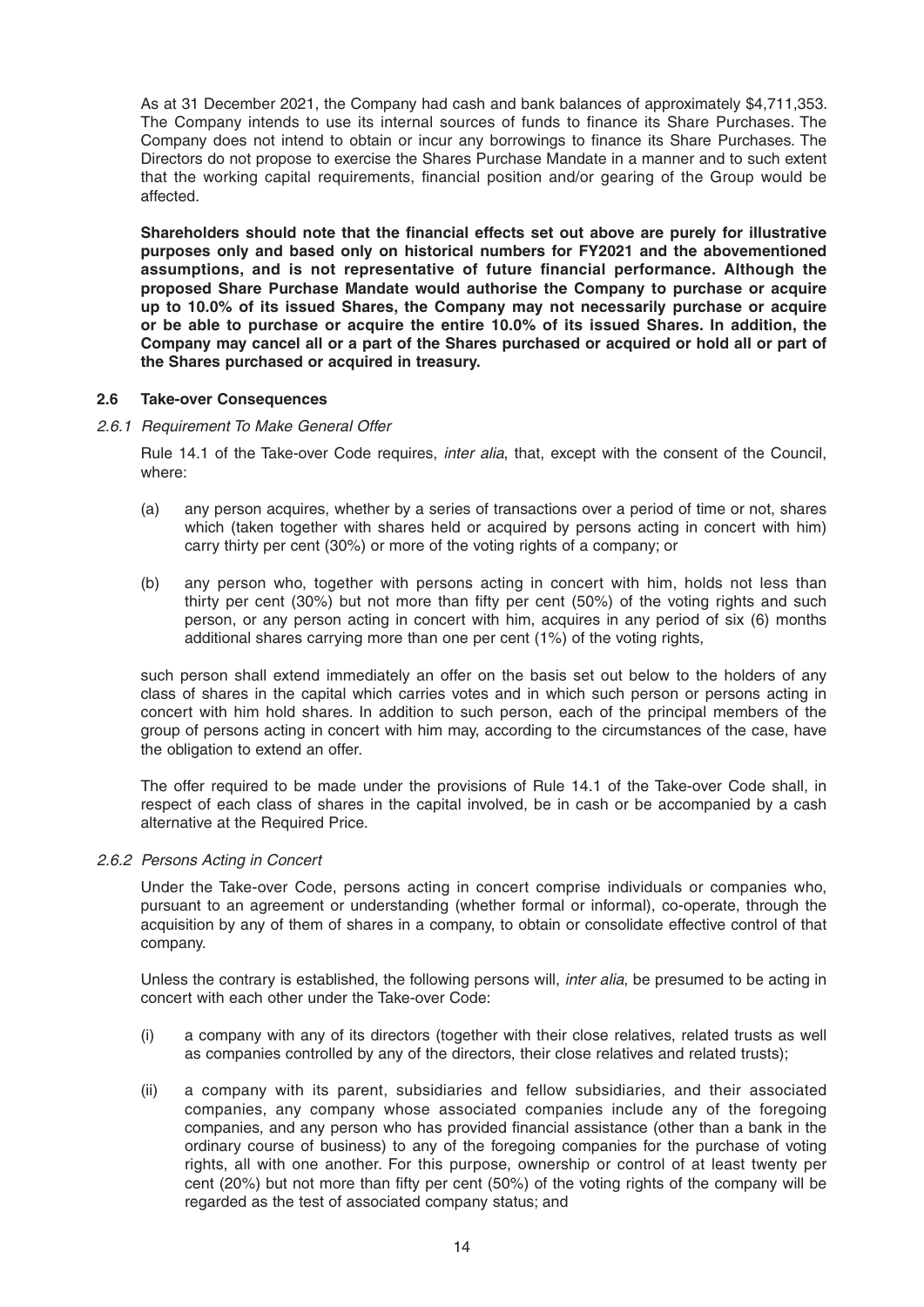(iii) an individual with his close relatives, related trusts and person(s) who are accustomed to act in accordance with his instructions.

 The circumstances under which Shareholders, including Directors and persons acting in concert with them respectively, will incur an obligation to make a take-over offer under Rule 14 after a purchase or acquisition of Shares by the Company are set out in Rule 14 and Appendix 2 of the Take-over Code.

 **Shareholders are advised to consult their professional advisers and/or the Council and/or other relevant authorities at the earliest opportunity as to whether an obligation to make a take-over offer would arise by reason of any Share Purchases by the Company.**

### *2.6.3 Application of the Take-over Code*

 As at the Latest Practicable Date, the Directors' and Substantial Shareholders' shareholding interests in the Company are as follows:

|                                                           | <b>Direct Interest</b> |        | <b>Deemed Interest</b> |         | <b>Total Interest</b> |        | After<br><b>Share</b><br><b>Purchase</b> |  |
|-----------------------------------------------------------|------------------------|--------|------------------------|---------|-----------------------|--------|------------------------------------------|--|
|                                                           | No. of                 |        | No. of                 |         | No. of                |        |                                          |  |
| <b>Directors</b>                                          | <b>Shares</b>          | $(\%)$ | <b>Shares</b>          | $(\% )$ | <b>Shares</b>         | $(\%)$ | $(\%)$                                   |  |
| Koh Wee Seng (1), (2), (3), (4), (7)                      | 111,434,121            | 10.44  | 667,724,757            | 62.58   | 779,158,878           | 73.03  | 81.36                                    |  |
| Ng Leok Cheng <sup>(8)</sup>                              | 2,714,685              | 0.25   |                        |         | 2,714,685             | 0.25   | 0.28                                     |  |
| Koh Lee Hwee (1), (2), (3), (5), (7)                      | 28,196,664             | 2.64   | 674,828,251            | 63.25   | 703,204,915           | 65.89  | 73.41                                    |  |
| Ko Lee Meng (1), (2), (3), (6), (7)                       | 17,581,376             | 1.65   | 668,906,251            | 62.69   | 686,487,627           | 64.34  | 71.69                                    |  |
| Tan Keh Yan, Peter                                        |                        |        |                        |         |                       |        |                                          |  |
| Lee Sai Sing                                              | 1,200,550              | 0.11   |                        |         | 1,200,550             | 0.11   | 0.13                                     |  |
| Goh Bee Leong                                             |                        |        |                        |         |                       |        |                                          |  |
| Tan Soo Kiang                                             |                        |        |                        |         |                       |        |                                          |  |
| <b>Substantial Shareholders</b><br>(other than Directors) |                        |        |                        |         |                       |        |                                          |  |
| Aspial Corporation<br>Limited <sup>(2), (6)</sup>         | 667,446,769            | 62.56  |                        |         | 667,446,769           | 62.56  | 69.70                                    |  |
| <b>MLHS Holdings Pte</b><br>$Ltd$ (2), (8)                |                        |        | 667,446,769            | 62.56   | 667,446,769           | 62.56  | 69.70                                    |  |

#### **Notes:**

(1) Koh Wee Seng, Koh Lee Hwee and Ko Lee Meng are siblings.

- (2) Koh Wee Seng, Koh Lee Hwee and Ko Lee Meng are directors and substantial shareholders of Aspial Corporation Limited through their shareholdings in MLHS Holdings Pte Ltd. In addition, Koh Wee Seng also has 18.77% direct interest in Aspial Corporation Limited as at the Latest Practicable Date. Koh Wee Seng is the chief executive officer of Aspial Corporation Limited. Ko Lee Meng is a non-executive director of Aspial Corporation Limited. Koh Lee Hwee is an executive director of Aspial Corporation Limited. Aspial Corporation Limited's direct interest is derived from 573,446,769 shares held in its own name and 94,000,000 shares held in nominee accounts.
- (3) Koh Wee Seng, Koh Lee Hwee and Ko Lee Meng are deemed to have an interest in the 667,446,769 Shares held by Aspial Corporation Limited by virtue of Section 7 of the Act.
- (4) Koh Wee Seng's direct interest comprises 11,341,933 Shares held in his own name and 100,092,188 Shares held in nominee accounts.
- (5) Koh Lee Hwee's direct interest comprises 28,196,664 Shares held in nominee accounts.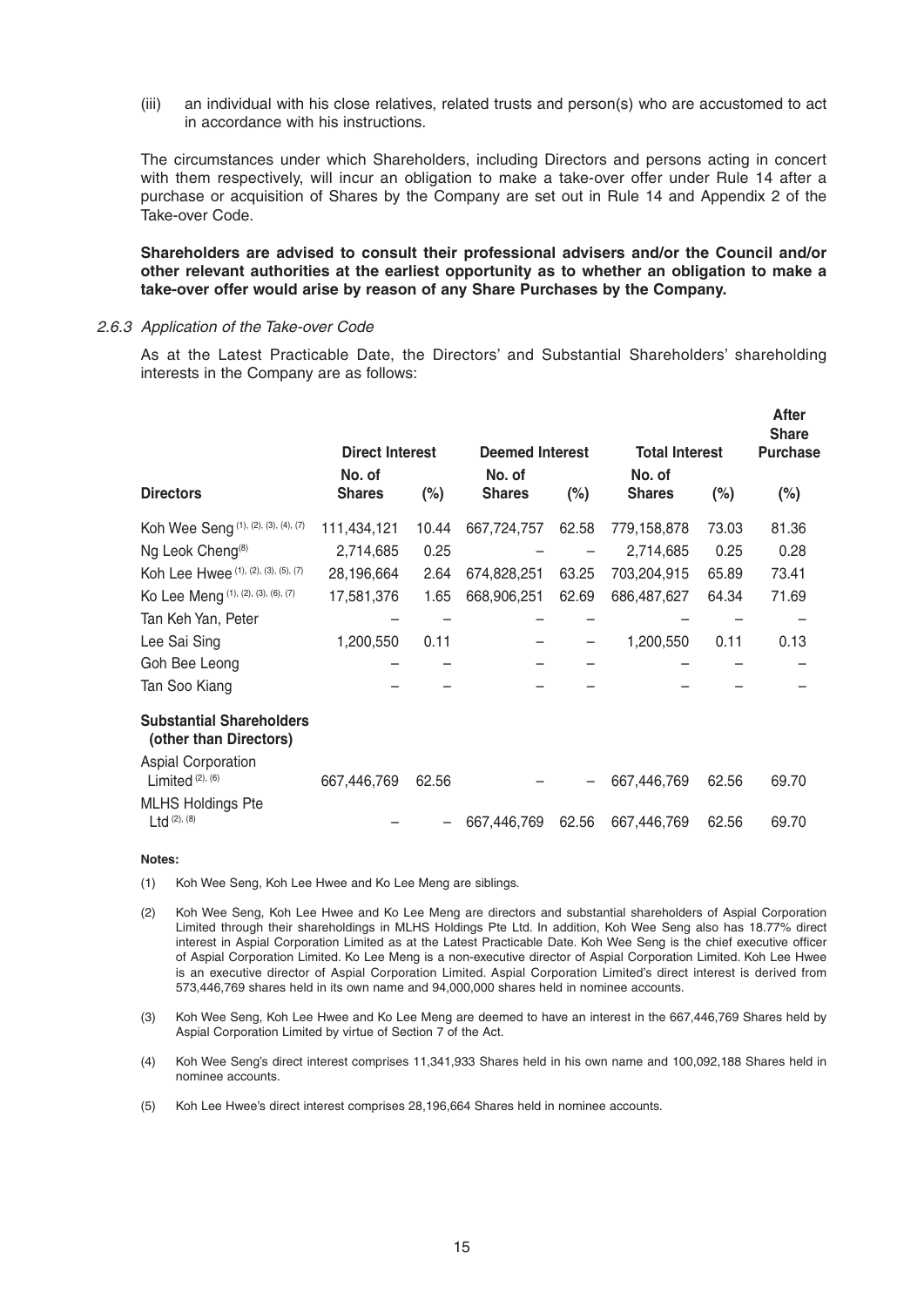- (6) Ko Lee Meng's direct interest comprises 14,768,050 Shares held in her own name and 2,813,326 Shares held in nominee accounts.
- (7) Koh Wee Seng, Koh Lee Hwee and Ko Lee Meng are deemed to have an interest in the Company's shares held by their respective spouse.
- (8) Ng Leok Cheng had retired as the Executive Director and Chief Executive Officer on 31 March 2022.

 MLHS Holdings Pte Ltd is the controlling shareholder of Aspial Corporation Limited, holding approximately 53.58% of the shareholdings of Aspial Corporation Limited as at the Latest Practicable Date. MLHS Holdings Pte Ltd is a private limited company incorporated in Singapore on 14 January 1994. It is an investment holding company. The substantial shareholders of MLHS Holdings Pte Ltd are Koh Wee Seng (47.00%), Ko Lee Meng (25.75%) and Koh Lee Hwee (24.25%), Tan Su Lan @ Tan Soo Lung (2.00%) and the estate of Koh Chong Him @ Ko Chong Sung (1.00%). Tan Su Lan @ Tan Soo Lung and Koh Chong Him @ Ko Chong Sung (deceased) are the parents of Koh Wee Seng, Koh Lee Hwee and Ko Lee Meng.

 As at the Latest Practicable Date, Aspial Corporation Limited owns an aggregate of 62.56% of the shareholdings in the Company, and Koh Wee Seng has a direct interest of 10.44% of the shareholdings in the Company.

 In the event the Company undertakes Share Purchases of up to 10.0% of the issued Shares of the Company as permitted by the Share Purchase Mandate, the shareholdings and voting rights of Aspial Corporation Limited will remain above fifty per cent (50%). Accordingly, no general offer is required to be made pursuant to the Take-over Code.

### **2.7 Catalist Rules**

### *2.7.1 No purchases during price-sensitive developments*

 While the Catalist Rules does not expressly prohibit purchase or acquisition of shares by a listed company during any particular time or times, the listed company would be considered an "insider" in relation to any proposed purchase or acquisition of its issued shares. In this regard, the Company will not purchase or acquire any Shares pursuant to the Share Purchase Mandate after a development which could have a material effect on the price of the Shares has occurred or has been the subject of a consideration and/or a decision of the Board until such time as such information has been publicly announced. In particular, in line with Rule 1204(19) of the Catalist Rules, the Company will not purchase or acquire any Share through Market Purchases during the period of one (1) month immediately preceding the announcement of the Company's half-year and full-year results, and ending on the date of announcement of the half-year and full-year results (as the case may be), if the Company does not announce its quarterly financial statements.

### *2.7.2 Listing status of the Company's securities*

 The Directors will ensure that the Share Purchases will not have any effect on the listing of the Company's securities including the Shares listed on Catalist. Rule 723 of the Catalist Rules requires at least ten per cent (10%) of any class of a company's listed securities to be held by the public at all times. The Directors shall safeguard the interests of public Shareholders before undertaking any Share Purchases. Before exercising the Share Purchase Mandate, the Directors shall at all times take due cognisance of (a) the then shareholding spread of the Company in respect of the number of Shares held by Substantial Shareholders and by non-Substantial Shareholders and (b) the volume of trading on the SGX-ST in respect of the Shares immediately before the exercise of any Share Purchase.

 At the Latest Practicable Date, approximately 215,996,995 Shares representing approximately 20.24% the total number of 1,066,927,234 issued Shares (excluding Treasury Shares and subsidiary holdings) are held by the public. Assuming the Company exercises the Share Purchase Mandate in full and purchases 10.0% of the issued ordinary share capital of the Company, the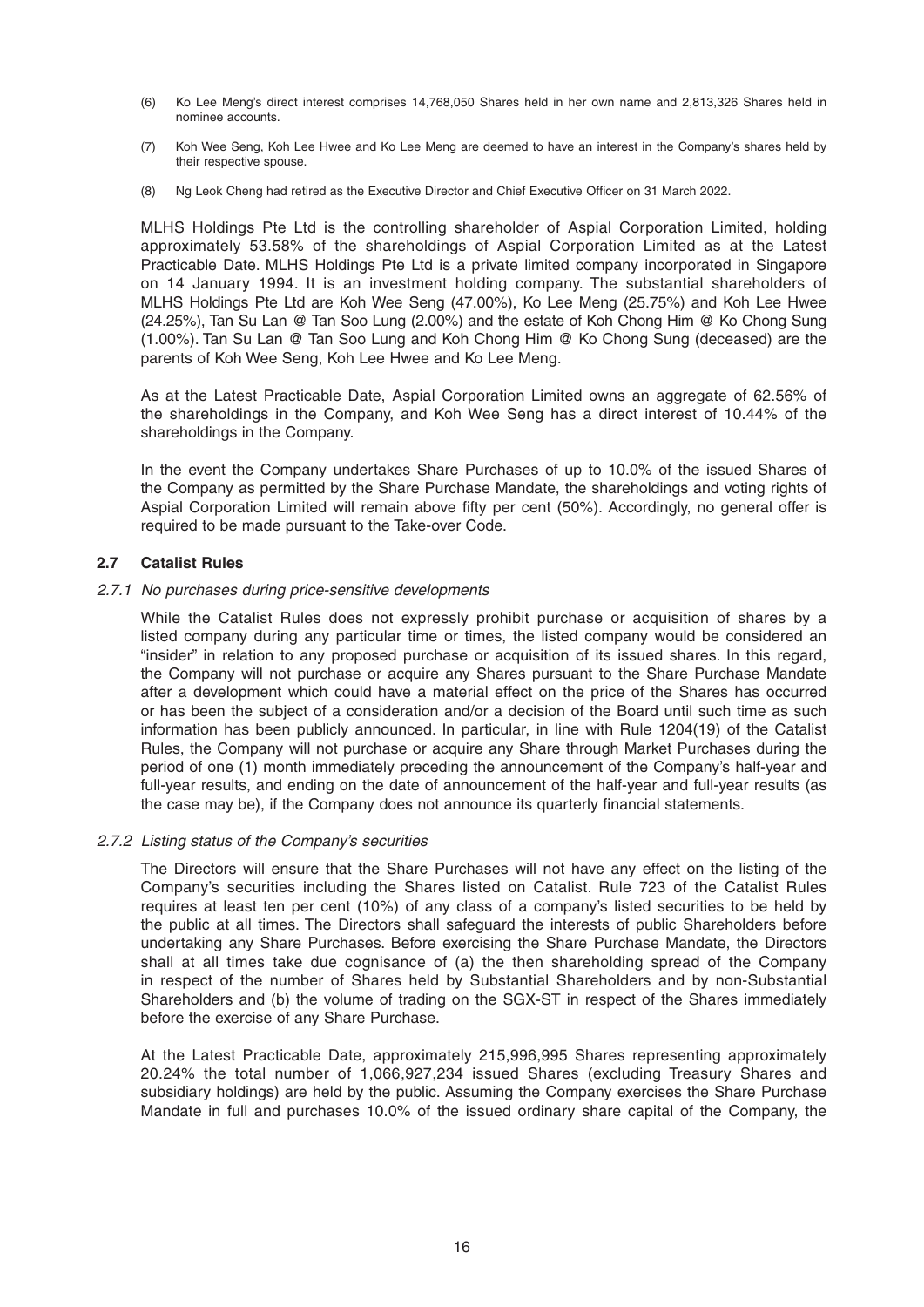public float would be reduced to approximately 10.24% of the issued ordinary share capital of the Company. In undertaking any Share Purchases, the Directors will use their best efforts to ensure that, notwithstanding such purchases, a sufficient number of Shares remain in public hands so that the Share Purchases will not:

- (a) adversely affect the listing status of the Shares on the SGX-ST;
- (b) cause market illiquidity; or
- (c) adversely affect the orderly trading of Shares.

### **2.8 Limits on Shareholdings**

The Company does not have any limits on the shareholdings of any Shareholder.

## **3. ACTION TO BE TAKEN BY SHAREHOLDERS**

 The 2022 AGM will be held by electronic means (i.e. via "live" audio-visual webcast or live-audio livestream) on 29 April 2022 at 10.00 a.m. for the purpose of considering and, if thought fit, passing with or without modifications the ordinary resolutions set out therein the Notice of 2022 AGM. The Annual Report, the Notice of AGM, Proxy Form and this Appendix have been made available on SGXNet and the Company website at the URL: https://maxi-cash.com/about-us/.

 Shareholders, who wish to vote on the resolution relating to this proposed renewal of the Share Purchase Mandate at our 2022 AGM, must appoint the Chairman of the AGM as proxy to vote on their behalf. Proxy Form must be submitted to the Company in the following manner:

- (a) if submitted by post, be lodged at the Company's Share Registrar, B.A.C.S. Private Limited, 77 Robinson Road #06-03 Robinson 77 Singapore 068896; or
- (b) if submitted electronically, be submitted via maxi-cashagm@maxi-cash.com; or

 in either case, by no later than 10.00 a.m. on 26 April 2021 being not less than seventy-two (72) hours before the time appointed for holding the 2022 AGM (or any adjournment thereof) and in default the instrument of proxy shall not be treated as valid.

### **4. DIRECTORS' RECOMMENDATION**

 Having fully considered the rationale set out in Section 2.3 of this Appendix for the Share Purchase Mandate, the Directors are of the opinion that the proposed renewal of the Share Purchase Mandate is in the best interests of the Company. Accordingly, they recommend that Shareholders vote in favour of Resolution 9 relating to the proposed renewal of the Share Purchase Mandate to be proposed at the 2022 AGM as set out in the Notice of the 2022 AGM.

### **5. DIRECTORS' RESPONSIBILITY STATEMENT**

 The Directors collectively and individually accept full responsibility for the accuracy of the information given in this Appendix and confirm after making all reasonable enquiries, that to the best of their knowledge and belief, this Appendix constitutes full and true disclosure of all material facts about the proposed renewal of the Share Purchase Mandate, the Group, and the Directors are not aware of any facts the omission of which would make any statement in this Appendix misleading. Where information in this Appendix has been extracted from published or otherwise publicly available sources or obtained from a named source, the sole responsibility of the Directors has been to ensure that such information has been accurately and correctly extracted from those sources and/or reproduced in this Appendix in its proper form and context.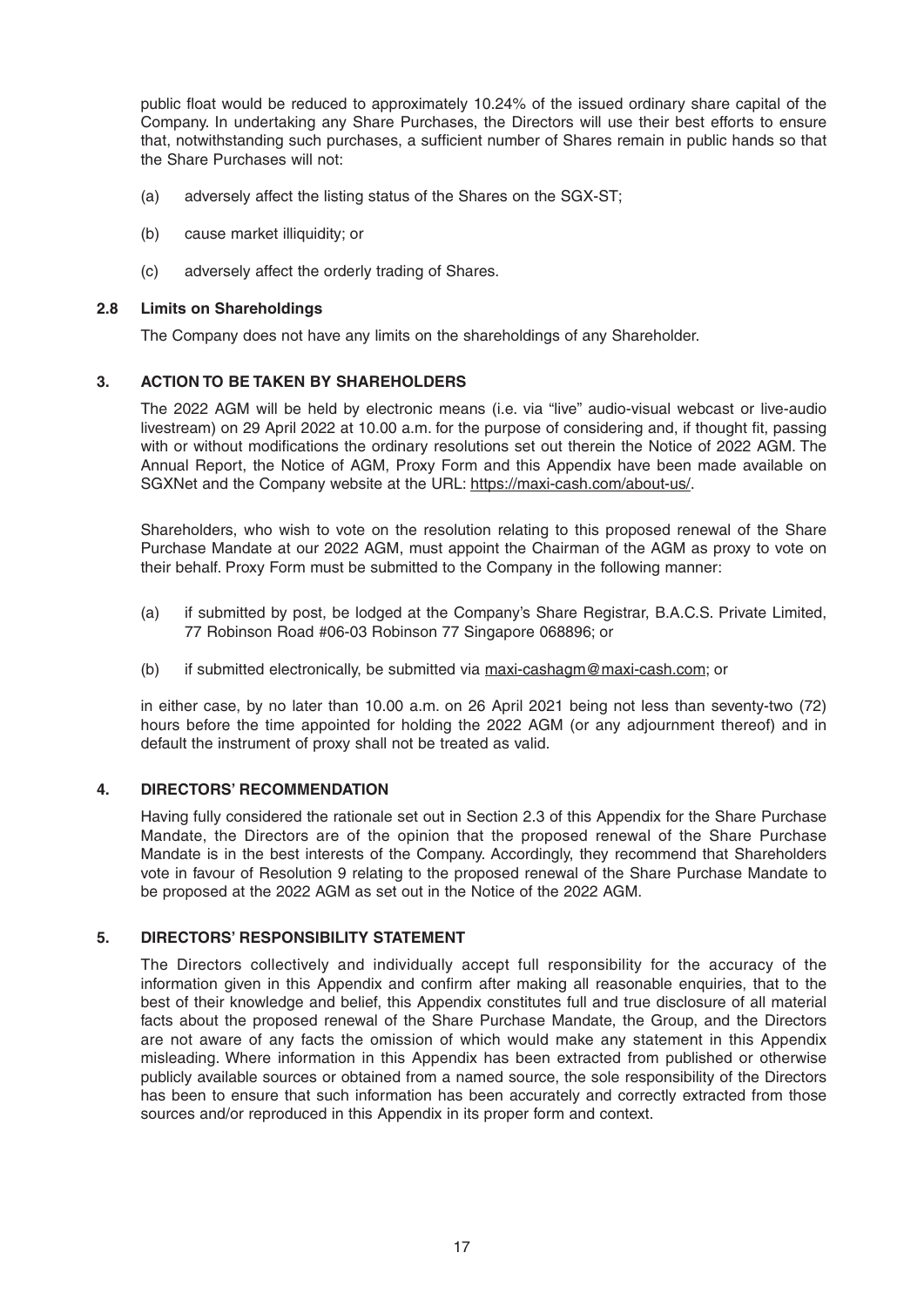## **6. TAXATION**

 Shareholders who are in doubt as to their respective tax positions or any tax implications, or who may be subject to tax in a jurisdiction outside Singapore, arising from the Share Purchase Mandate should consult their own professional tax advisers.

### **7. COMPLIANCE WITH GOVERNING LAWS, REGULATIONS AND THE CONSTITUTION**

The Company confirms that the terms of the proposed renewal of the Share Purchase Mandate set out in Annex A of this Appendix do not contravene any laws, regulations and the Constitution governing the Company.

### **8. DOCUMENTS FOR INSPECTION**

Copies of the following documents may be inspected at the registered office of the Company at 80 Raffles Place #32-01 UOB Plaza 1 Singapore 048624 during normal business hours from the date of this Appendix up to and including the date of the 2022 AGM:

- (a) the Constitution; and
- (b) the Annual Report for FY2021.

Yours faithfully For and on behalf of the Board of Directors of **MAXI-CASH FINANCIAL SERVICES CORPORATION LTD**

Ng Kean Seen Chief Executive Officer 13 April 2022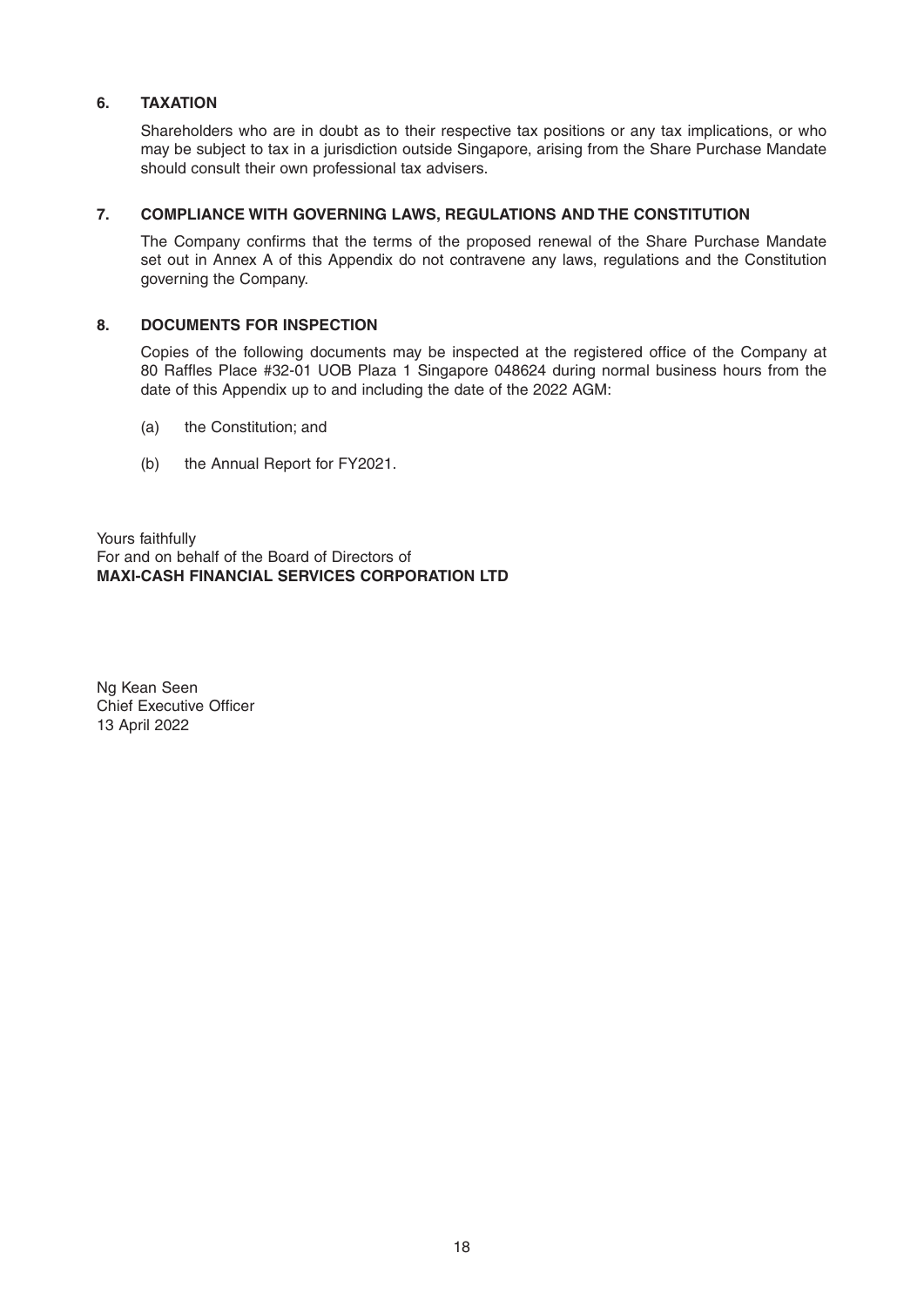# **GUIDELINES ON SHARE PURCHASES**

### **1. Shareholders' Approval**

- (a) Purchases of Shares by the Company must be approved in advance by the Shareholders at a general meeting of the Company, by way of a general mandate.
- (b) A general mandate authorising the purchase of Shares by the Company representing up to ten per cent (10%) of the issued ordinary shares in the capital of the Company (excluding any Shares held as Treasury Shares and subsidiary holdings) will expire on the earlier of:
	- (i) the date on which the next AGM is held or required by law to be held;
	- (ii) the date on which the Share Purchases are carried out to the full extent mandated; or
	- (iii) the time when such mandate is revoked or varied by an ordinary resolution of the Shareholders of the Company in general meeting.
- (c) The authority conferred on the Directors by the Share Purchase Mandate to purchase Shares shall be renewed at the next AGM of the Company.
- (d) When seeking Shareholders' approval for the renewal of the Share Purchase Mandate, the Company shall disclose details pertaining to the purchases of Shares made during the previous twelve (12) months, including the total number of Shares purchased, the purchase price per Share or the highest and lowest price for such purchases of Shares, where relevant, and the total consideration paid for such purchases.

### **2. Mode of Purchase**

Share Purchases can be effected by the Company in either one of the following two ways or both:

- (a) by way of market purchases of Shares on the SGX-ST, which means a purchase transacted through the ready market; or
- (b) by way of off-market acquisitions on an equal access scheme in accordance with Section 76C of the Act.

### **3. Funding of Share Purchases**

- (a) In purchasing the Shares, the Company may only apply funds legally permitted for such purchase in accordance with its Constitution, and the relevant laws and regulations enacted or prescribed by the relevant competent authorities in Singapore.
- (b) Any purchase or acquisition by the Company may be made out of capital or profits that are available for distribution as dividends, so long as the Company is solvent (as defined by Section 76F(4) of the Act).
- (c) The Company may not purchase or acquire its Shares for a consideration other than cash or for settlement otherwise than in accordance with the trading rules of the SGX-ST.

### **4. Trading Restrictions**

 The number of Shares which can be purchased pursuant to the Share Purchase Mandate is such number of Shares which represents up to a maximum of ten per cent (10%) of the issued ordinary Shares in the capital of the Company (excluding Treasury Shares and subsidiary holdings) as at the date of the AGM of the Company, subject to a minimum public float of  $10\%$  of the issued ordinary shares in the capital of the Company being maintained.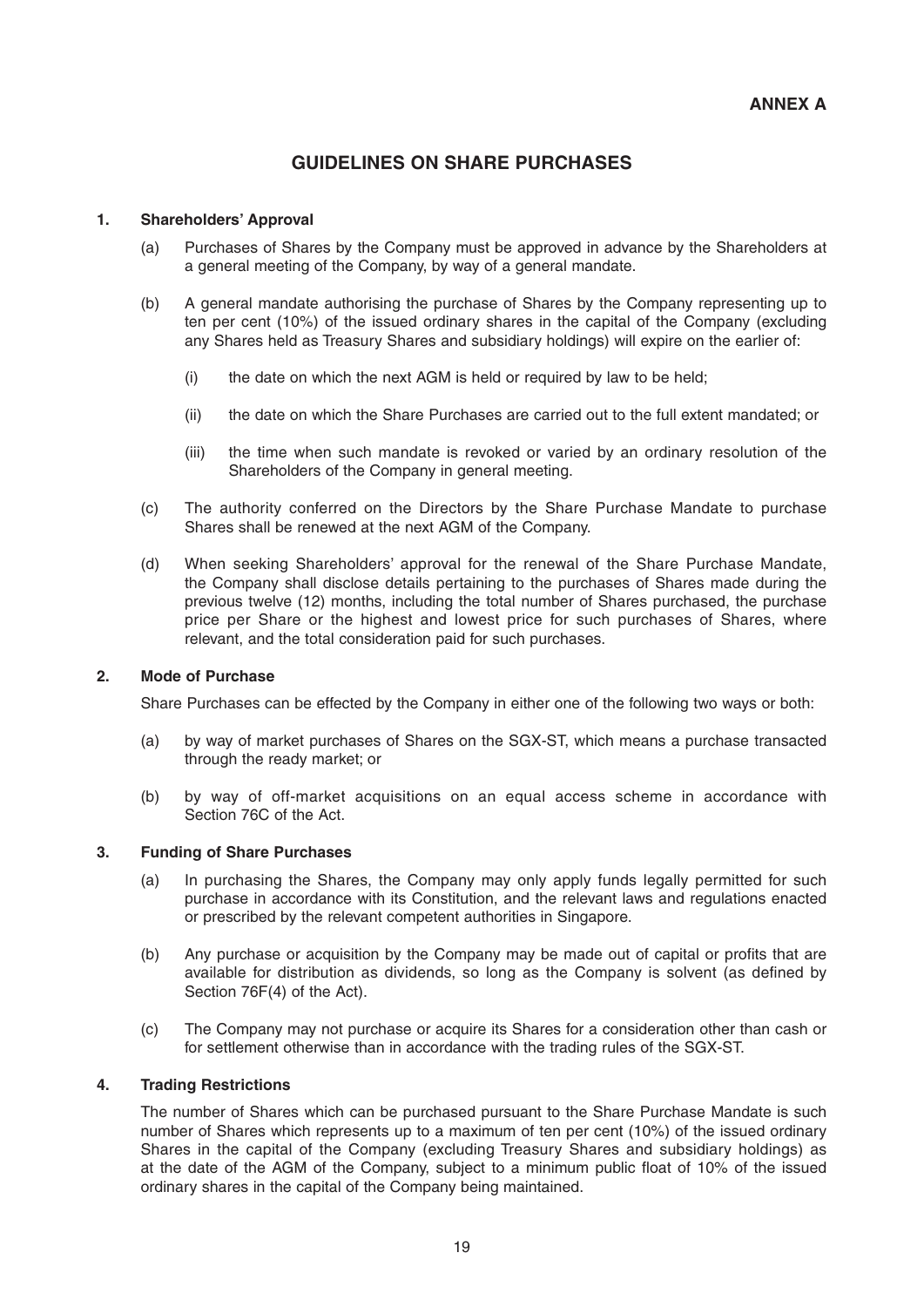### **5. Price Restrictions**

 Any Share Purchase undertaken by the Company shall be at the price of up to but not exceeding the maximum price at which the Shares can be purchased pursuant to the Share Purchase Mandate, which shall not exceed 105% of the average closing price of the Shares over the last five (5) Market Days in which transactions in the Shares on the SGX-ST were recorded preceding the day on which such purchase is made in the case of a Market Purchase, and in the case of an Off-Market Purchase on an equal access scheme, the maximum price shall not exceed 120% of the average closing price over the last five (5) Market Days immediately preceding the date of offer by the Company, as the case may be, and adjusted for any corporate action that occurs during the relevant five (5) day period and the day on which Market Purchases was carried out.

### **6. Off-Market Purchases**

- (a) For purchases of Shares made by way of an Off-Market Purchase, the Company shall issue an offer document to all Shareholders. The offer document shall contain, *inter alia*, the following information:
	- (i) the terms and conditions of the offer;
	- (ii) the period and procedures for acceptances;
	- (iii) the reasons for the proposed Share Purchase;
	- (iv) the consequences, if any, of Shares purchase by the Company that will arise under the Singapore Code on Take-overs and Mergers or any other applicable take-over rules;
	- (v) whether the purchase or acquisition of Shares, if made, would have any effect on the listing of the Company's securities on Catalist;
	- (vi) details of any purchase or acquisition of Shares made by the Company in the previous twelve (12) months whether through Market Purchases or Off-Market Purchases, including the total number of Shares purchased, the purchase price per Share or the highest and lowest prices paid for such purchases of Shares, where relevant, and the total consideration paid for such purchases; and
	- (vii) whether the Shares purchased or acquired by the Company will be cancelled or kept as Treasury Shares.
- (b) All Offeree Shareholders shall be given a reasonable opportunity to accept any offer made by the Company to purchase or acquire their Shares under the Share Purchase Mandate.
- (c) The Company may offer to purchase or acquire Shares from time to time under the Share Purchase Mandate subject to the requirement that the terms of any offer to purchase or acquire Shares by the Company shall be *pari passu* in respect of all Offeree Shareholders save under the following circumstances:
	- (i) where there are differences in consideration attributable to the fact that an offer relate to Shares with different dividend entitlements;
	- (ii) where there are differences in consideration attributable to the fact that an offer relate to Shares with different amounts remaining unpaid; and
	- (iii) where there are differences in an offer introduced solely to ensure that every Shareholder is left with a whole number of Shares in board lots of 100 Shares after the Share Purchases, in the event there are Offeree Shareholders holding odd numbers of Shares.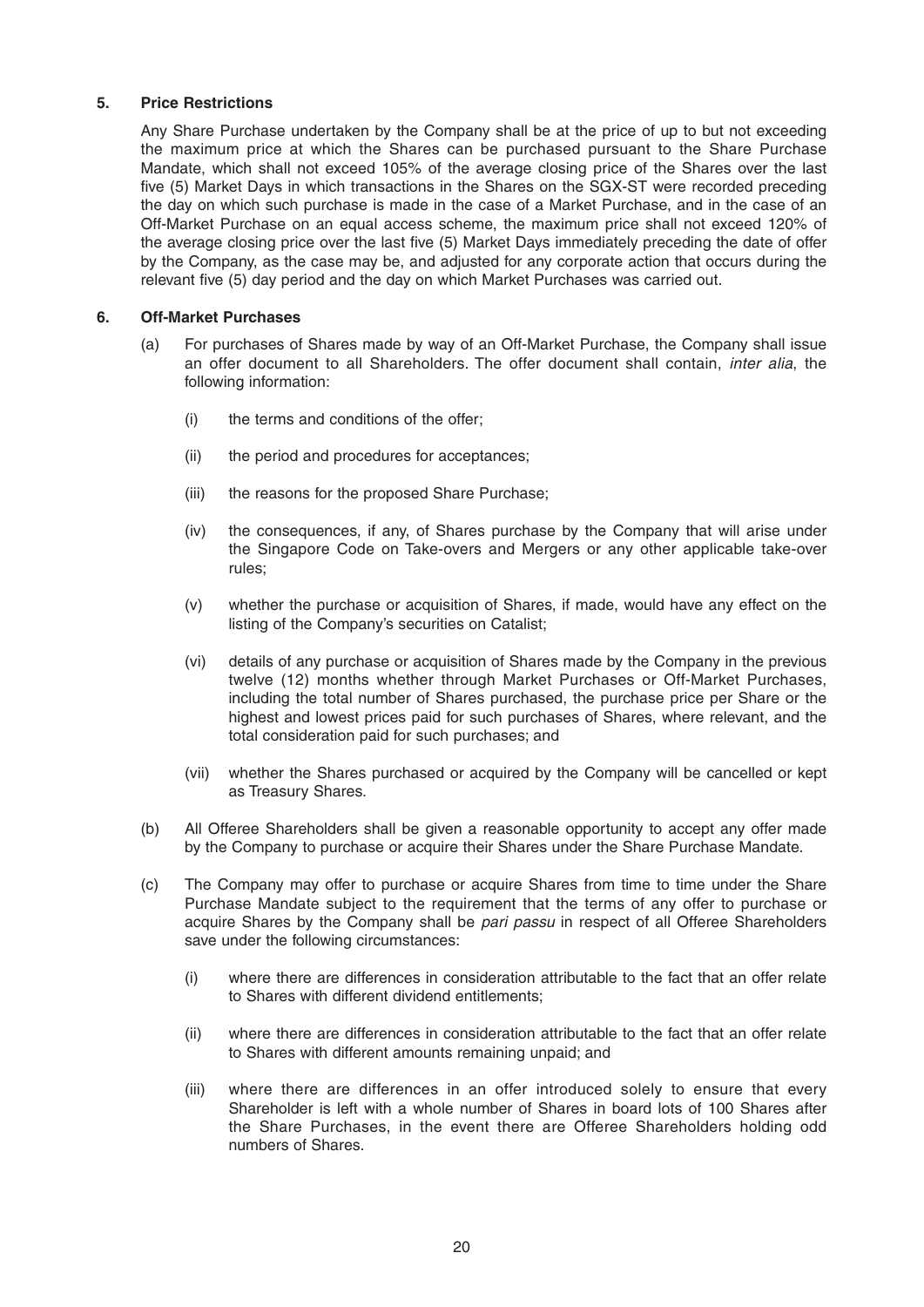### **7. Status of the Purchased or Acquired Shares**

 Any Shares purchased or acquired by the Company shall be cancelled immediately on purchase or acquisition unless held in treasury in accordance with Section 76H of the Act. Section 76H of the Act allows purchased Shares to be:

- (i) held by the Company; or
- (ii) dealt with, at any time, in accordance with Section 76K of the Act, as Treasury Shares.

Section 76K of the Act allows the Company to:

- (i) sell the Treasury Shares (or any of them) for cash;
- (ii) transfer the Treasury Shares (or any of them) for the purposes of or pursuant to an employees' share scheme;
- (iii) transfer the Treasury Shares (or any of them) as consideration for the acquisition of shares in or assets of another company or assets of a person;
- (iv) cancel the Treasury Shares (or any of them); or
- (v) sell, transfer or otherwise use the Treasury Shares for such other purposes as may be prescribed by the Minister of Finance.

 The aggregate number of Shares held as Treasury Shares shall not at any time exceed ten per cent (10%) of the total number of Shares at that time. Any Treasury Shares in excess of this limit shall be disposed of or cancelled in accordance with Section 76K of the Act within six (6) months.

Any Share Purchase will:

- (i) reduce the amount of the Company's share capital where the Shares were purchased or acquired out of the capital of the Company;
- (ii) reduce the amount of the Company's profits where the Shares were purchased or acquired out of the profits of the Company; or
- (iii) reduce the amount of the Company's share capital and profits proportionately where the Shares were purchased or acquired out of both the capital and the profits of the Company;

by the total amount of the purchase price paid by the Company for the Shares cancelled.

 All Shares purchased by the Company (other than Treasury Shares held by the Company to the extent permitted under the Act), will be automatically de-listed by the SGX-ST, and the certificates in respect thereof will be cancelled and destroyed by the Company as soon as reasonably practicable following settlement of any such purchase.

 The Company cannot exercise any right in respect of Treasury Shares. In particular, the Company cannot exercise any right to attend or vote at meetings and for the purposes of the Act, the Company shall be treated as having no right to vote and the Treasury Shares will be treated as having no voting rights. In addition, no dividend may be paid, and no other distribution of the Company's assets may be made, to the Company in respect of Treasury Shares. However, the allotment of Shares as fully paid bonus shares in respect of the Treasury Shares is allowed.

 At the time of each purchase or acquisition of Shares by the Company, the Directors will decide whether the Shares purchased or acquired will be cancelled or kept as Treasury Shares, or partly cancelled and partly kept as Treasury Shares, depending on the needs of the Company and as the Directors deem fit in the interests of the Company at that time.